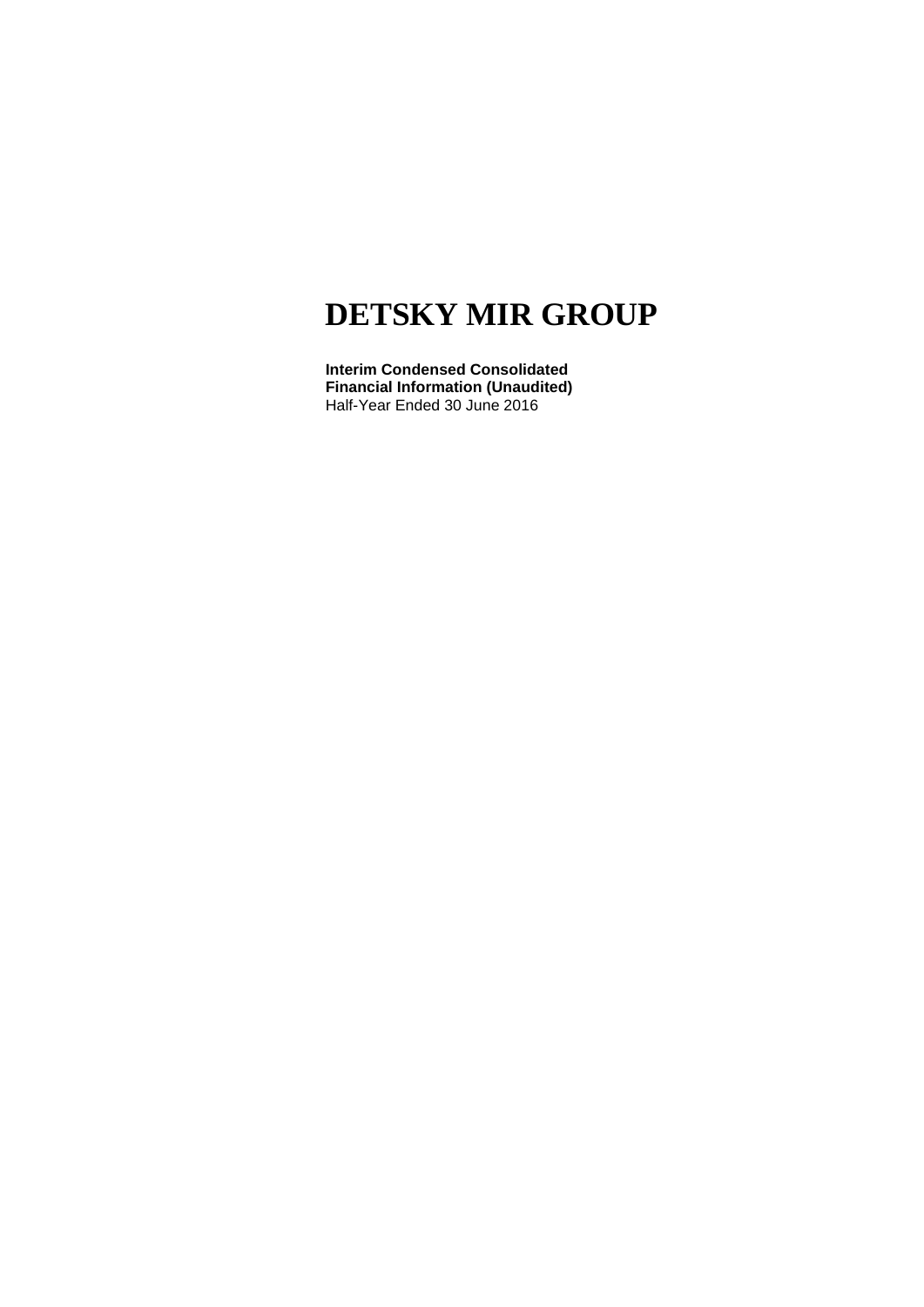### **TABLE OF CONTENTS**

|                                                                                                                                                                                                | <b>Pages</b> |
|------------------------------------------------------------------------------------------------------------------------------------------------------------------------------------------------|--------------|
| STATEMENT OF MANAGEMENT'S RESPONSIBILITIES FOR THE PREPARATION AND<br>APPROVAL OF THE INTERIM CONDENSED CONSOLIDATED FINANCIAL INFORMATION<br>FOR THE HALF-YEAR ENDED 30 JUNE 2016 (UNAUDITED) | 1            |
| INDEPENDENT AUDITOR'S REPORT ON REVIEW OF INTERIM CONDENSED<br>CONSOLIDATED FINANCIAL INFORMATION                                                                                              | 2            |
| INTERIM CONDENSED CONSOLIDATED FINANCIAL INFORMATION<br>FOR THE HALF-YEAR ENDED 30 JUNE 2016 (UNAUDITED):                                                                                      |              |
| Interim condensed consolidated statement of profit or loss and other comprehensive income                                                                                                      | 3            |
| Interim condensed consolidated statement of financial position                                                                                                                                 | 4            |
| Interim condensed consolidated statement of changes in equity                                                                                                                                  | 5            |
| Interim condensed consolidated statement of cash flows                                                                                                                                         | 6            |
| Notes to the interim condensed consolidated financial information                                                                                                                              | 7-15         |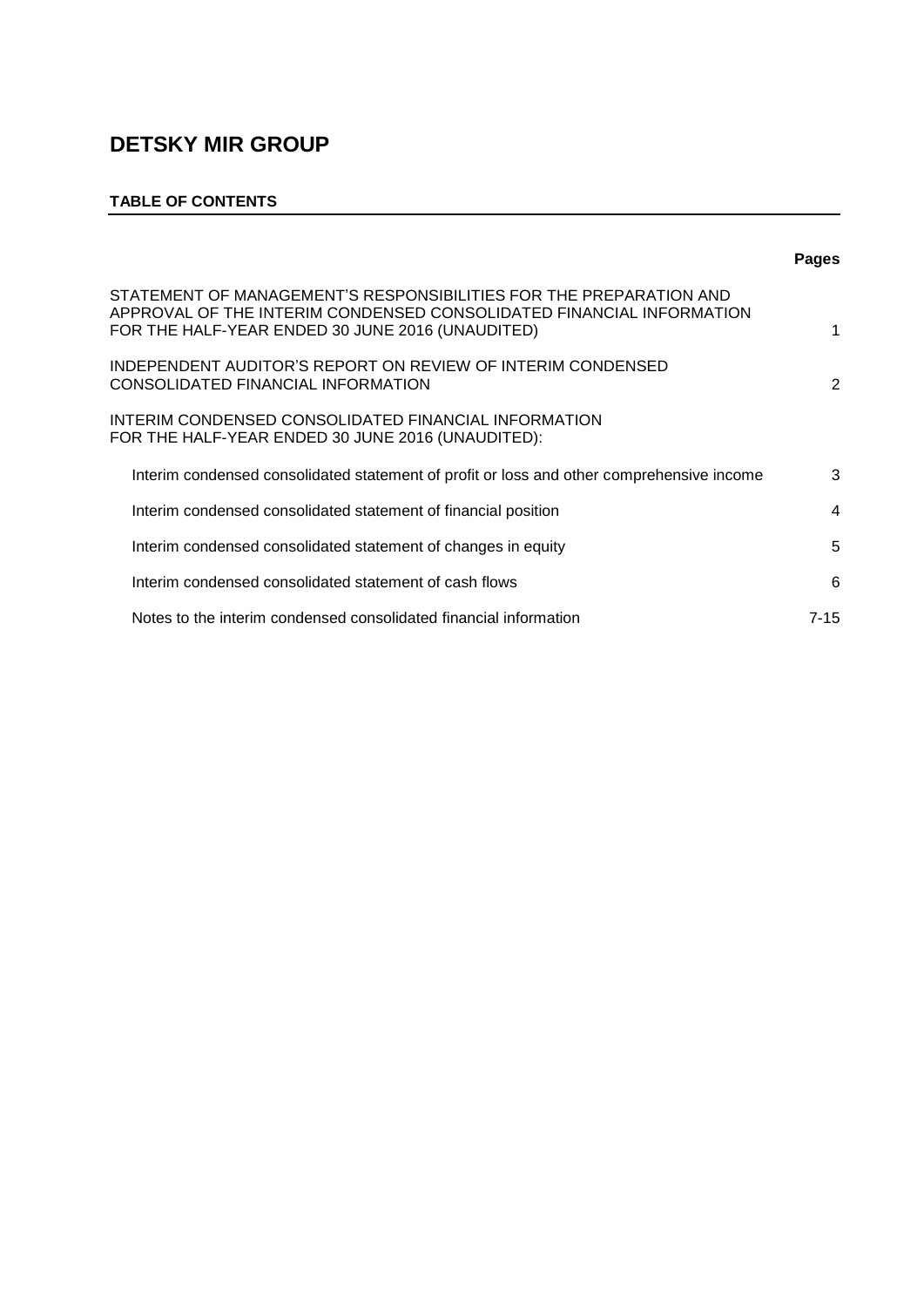#### **STATEMENT OF MANAGEMENT'S RESPONSIBILITIES FOR THE PREPARATION AND APPROVAL OF THE INTERIM CONDENSED CONSOLIDATED FINANCIAL INFORMATION FOR THE HALF-YEAR ENDED 30 JUNE 2016 (UNAUDITED)**

Management is responsible for the preparation of the interim condensed consolidated financial information that presents fairly the consolidated financial position of Public Joint Stock Company "Detsky Mir" (the "Company") and its subsidiaries (the "Group") as at 30 June 2016, and the consolidated results of its operations, cash flows and changes in equity for the half-year then ended, in compliance with International Accounting Standard 34 "Interim Financial Reporting".

In preparing the interim condensed consolidated financial information, management is responsible for:

- properly selecting and applying accounting policies;
- presenting information, including accounting policies, in manner that provides relevant, reliable, comparable and understandable information;
- providing additional disclosures when compliance with the specific requirements in IFRSs are insufficient to enable users to understand the impact of particular transactions, other events and conditions on the Group's consolidated financial position and financial performance;
- making an assessment of the Group's ability to continue as a going concern.

Management is also responsible for:

- designing, implementing and maintaining an effective and sound system of internal controls throughout the Group;
- maintaining adequate accounting records that are sufficient to show and explain the Group's transactions and disclose with reasonable accuracy at any time the consolidated financial position of the Group, and which enable them to ensure that the interim condensed consolidated financial information of the Group complies with IFRS;
- maintaining statutory accounting records in compliance with local legislation and accounting standards of Russian Federation;
- taking such steps as are reasonably available to them to safeguard the assets of the Group; and
- preventing and detecting fraud and other irregularities.

The interim condensed consolidated financial information of the Group for the half-year ended 30 June 2016 was approved on 23 August 2016.

 $\overline{\phantom{a}}$  ,  $\overline{\phantom{a}}$  ,  $\overline{\phantom{a}}$  ,  $\overline{\phantom{a}}$  ,  $\overline{\phantom{a}}$  ,  $\overline{\phantom{a}}$  ,  $\overline{\phantom{a}}$  ,  $\overline{\phantom{a}}$  ,  $\overline{\phantom{a}}$  ,  $\overline{\phantom{a}}$  ,  $\overline{\phantom{a}}$  ,  $\overline{\phantom{a}}$  ,  $\overline{\phantom{a}}$  ,  $\overline{\phantom{a}}$  ,  $\overline{\phantom{a}}$  ,  $\overline{\phantom{a}}$ **V.S. Chirakhov A.S. Garmanova A.S. Garmanova** Chief Executive Officer<br>
PJSC Detsky Mir<br>
PJSC Detsky Mir

PJSC Detsky Mir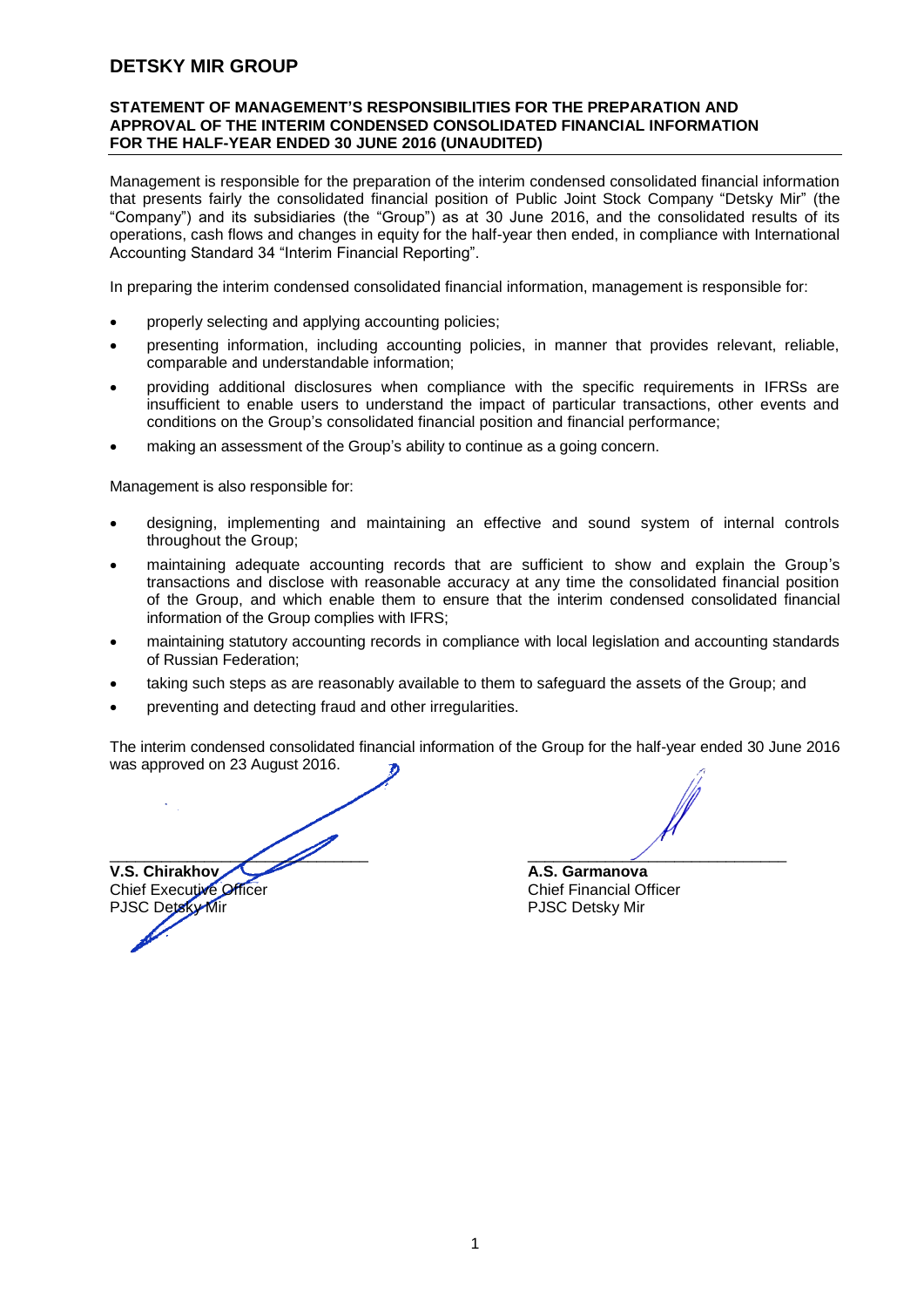# **Deloitte.**

ZAO Deloitte & Touche CIS 5 Lesnaya Street Moscow, 125047 Russia

Tel: +7 (495) 787 06 00 Fax: +7 (495) 787 06 01 www.deloitte.ru

#### **INDEPENDENT AUDITOR'S REPORT ON REVIEW OF INTERIM CONDENSED CONSOLIDATED FINANCIAL INFORMATION**

To: Shareholders and Board of Directors of Public Joint Stock Company "Detsky Mir":

#### **Introduction**

We have reviewed the accompanying interim condensed consolidated statement of financial position of Public Joint Stock Company "Detsky Mir" (the "Company") and its subsidiaries (the "Group") as at 30 June 2016 and the related interim condensed consolidated statements of profit or loss and other comprehensive income, changes in equity and cash flows for the half-year then ended, and a summary of significant accounting policies and other explanatory notes (the "interim condensed consolidated financial information"). Management is responsible for the preparation and presentation of this interim condensed consolidated financial information in accordance with International Accounting Standard 34 "Interim Financial Reporting" ("IAS 34"). Our responsibility is to express a conclusion on this interim condensed consolidated financial information based on our review.

#### **Scope of Review**

We conducted our review in accordance with International Standard on Review Engagements 2410 "Review of Interim Financial Information Performed by the Independent Auditor of the Entity". A review of interim condensed consolidated financial information consists of making inquiries, primarily of persons responsible for financial and accounting matters, and applying analytical and other review procedures. A review is substantially less in scope than an audit conducted in accordance with International Standards on Auditing and consequently does not enable us to obtain assurance that we would become aware of all significant matters that might be identified in an audit. Accordingly, we do not express an audit opinion.

#### **Conclusion**

Based on our review, nothing has come to our attention that causes us to believe that the accompanying interim condensed consolidated financial information of the Group for the halfyear ended 30 June 2016 is not prepared, in all material respects, in accordance with IAS 34.

DELOITTE 2 TOUCHE

Moscow 23 August 2016

Deloitte refers to one or more of Deloitte Touche Tohmatsu Limited, a UK private company limited by guarantee, and its network of member firms, each of which is a legally senarate and independent entity. Please see www.del member firms, each of which is a legally separate and independent entity. Please see www.deloitte.com/about for a detailed separate and independent entity. Please see www.deloitte.com/about for a detailed separate and inde description of the legal structure of Deloitte Touche Tohmatsu Limited and its member firms. Please see www.deloitte.ru/en/about for a detailed description of the legal structure of Deloitte CIS.

© 2016 ZAO Deloitte & Touche CIS. All rights reserved.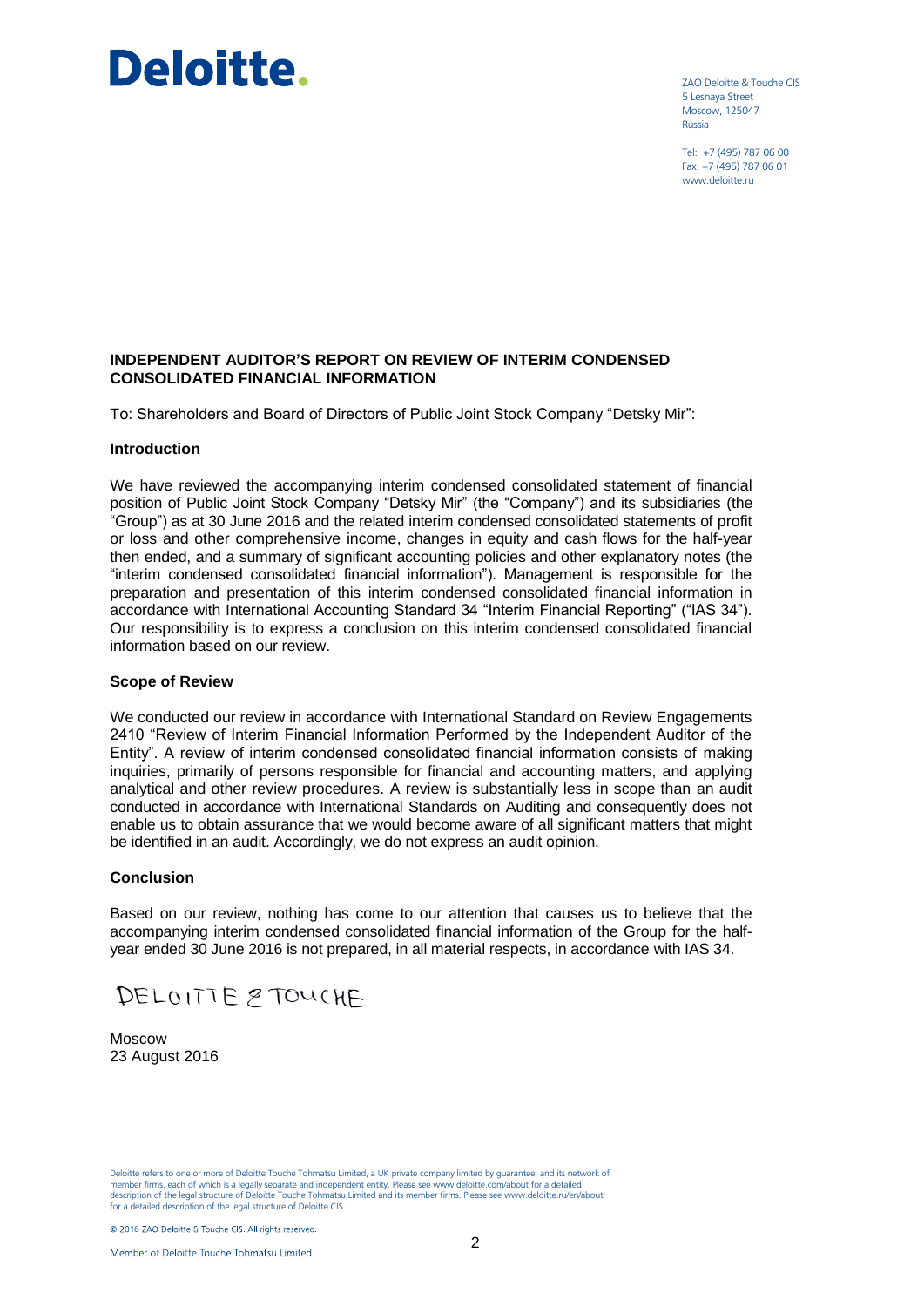#### **INTERIM CONDENSED CONSOLIDATED STATEMENT OF PROFIT OR LOSS AND OTHER COMPREHENSIVE INCOME FOR THE HALF-YEAR ENDED 30 JUNE 2016 (UNAUDITED)** *(in millions of Russian Rubles, except earnings per share)*

|                                                                                                                                              |              | For the half-year ended |                      |
|----------------------------------------------------------------------------------------------------------------------------------------------|--------------|-------------------------|----------------------|
|                                                                                                                                              | <b>Notes</b> | 30 June 2016            | 30 June 2015         |
| <b>REVENUE</b>                                                                                                                               | 3            | 33,736                  | 24,744               |
| <b>COST OF SALES</b>                                                                                                                         |              | (22, 529)               | (16, 305)            |
| <b>GROSS PROFIT</b>                                                                                                                          |              | 11,207                  | 8,439                |
| Selling, general and administrative expenses<br>Interest in earnings of associates, net of tax<br>Other operating (expenses) and income, net | 4            | (9, 562)<br>9<br>(14)   | (7, 533)<br>1        |
| <b>OPERATING PROFIT</b>                                                                                                                      |              | 1,640                   | 907                  |
| Finance income<br>Finance expense<br>Foreign exchange gain (loss)                                                                            | 14<br>5      | 117<br>(965)<br>44      | 329<br>(675)<br>(52) |
| PROFIT BEFORE INCOME TAX EXPENSE                                                                                                             |              | 836                     | 509                  |
| Income tax expense                                                                                                                           |              | (209)                   | (141)                |
| <b>NET PROFIT FOR THE PERIOD</b>                                                                                                             |              | 627                     | 368                  |
| Other comprehensive income                                                                                                                   |              |                         |                      |
| Items that may be reclassified subsequently to profit or loss<br>Effect of translation to presentation currency                              |              | 62                      | 12                   |
| TOTAL COMPREHENSIVE INCOME for the period                                                                                                    |              | 689                     | 380                  |
| <b>Earnings per share</b>                                                                                                                    |              |                         |                      |
| Weighted average number of shares outstanding, basic and diluted<br>Earnings per share, basic and diluted (in Russian Rubles per share)      |              | 739,000,000<br>0,85     | 739,000,000<br>0,50  |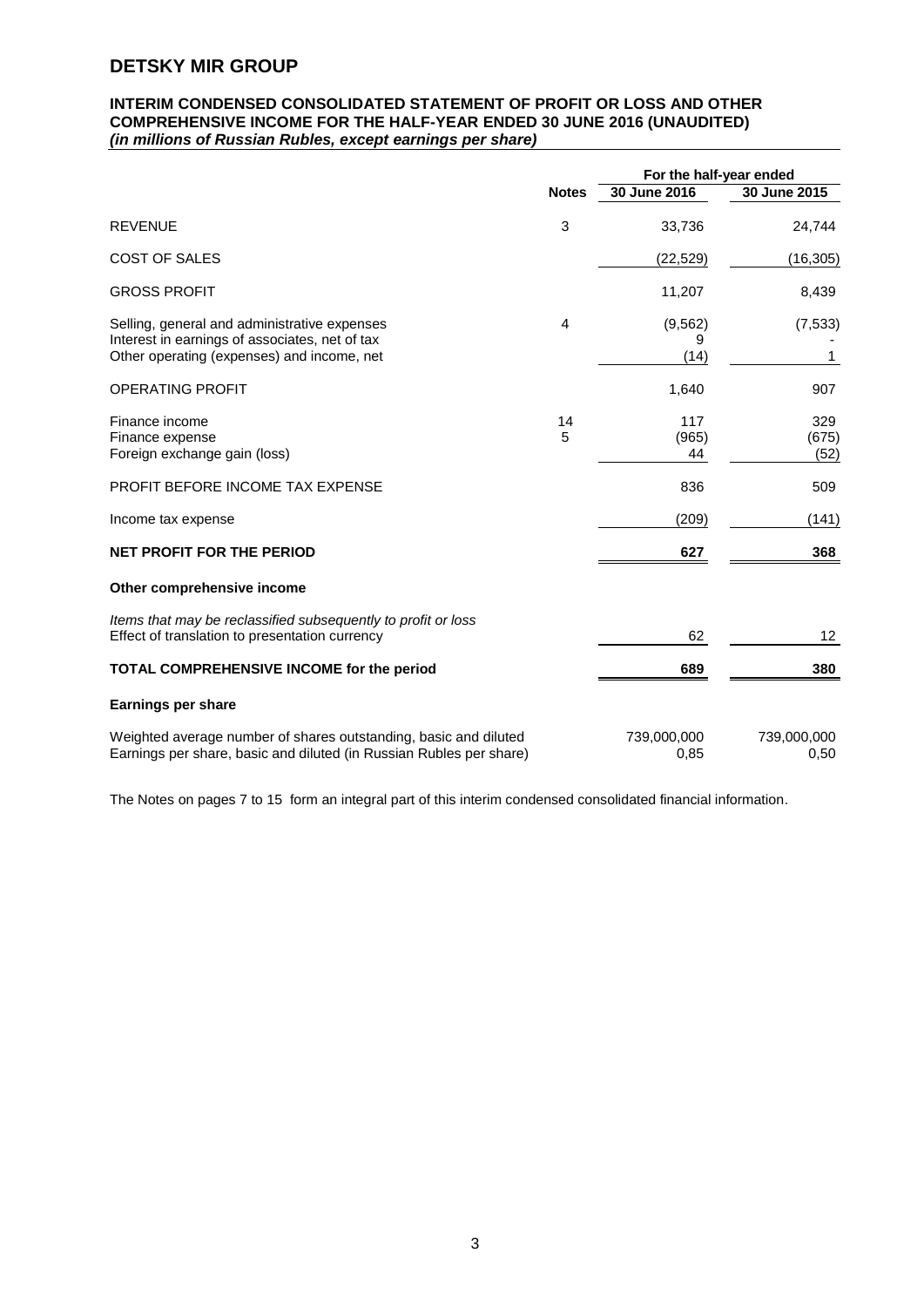# **INTERIM CONDENSED CONSOLIDATED STATEMENT OF FINANCIAL POSITION AS AT 30 JUNE 2016 (UNAUDITED)**

*(in millions of Russian Rubles)*

|                                                                  | <b>Notes</b> | 30 June<br>2016 | 31 December<br>2015 |
|------------------------------------------------------------------|--------------|-----------------|---------------------|
| <b>NON-CURRENT ASSETS:</b>                                       |              |                 |                     |
| Property, plant and equipment                                    | 6            | 6,578           | 6,791               |
| Other intangible assets                                          |              | 1,317           | 1,300               |
| Investment in associate                                          |              | 56              | 56                  |
| Long-term loans receivable                                       | 7            | 1,024           | 5,807               |
| Deferred tax assets, net                                         |              | 1,273           | 1,151               |
| Other non-current assets                                         |              | 271             | 247                 |
| <b>Total non-current assets</b>                                  |              | 10,519          | 15,352              |
| <b>CURRENT ASSETS:</b>                                           |              |                 |                     |
| Inventories                                                      | 8            | 18,837          | 17,346              |
| Trade receivables                                                |              | 1,843           | 2,710               |
| Advances paid and other receivables                              |              | 1,910           | 1,850               |
| Other taxes receivable                                           |              | 3               | 2                   |
| Cash and cash equivalents                                        | 9            | 612             | 1,934               |
| <b>Total current assets</b>                                      |              | 23,205          | 23,842              |
| <b>TOTAL ASSETS</b>                                              |              | 33,724          | 39,194              |
| EQUITY AND LIABILITIES                                           |              |                 |                     |
| EQUITY:                                                          |              |                 |                     |
| Share capital                                                    |              | 1               | 1                   |
| Additional paid-in capital                                       |              | 5,793           | 5,793               |
| Accumulated deficit                                              |              | (6, 429)        | (5, 448)            |
| Currency translation reserve                                     |              | 112             | 49                  |
| <b>Total equity</b>                                              |              | (523)           | 395                 |
| <b>NON-CURRENT LIABILITIES:</b>                                  |              |                 |                     |
| Long-term loans and borrowings                                   | 11           | 4,665           | 5,465               |
| Deferred tax liabilities                                         |              | 42              | 63                  |
| <b>Total non-current liabilities</b>                             |              | 4.707           | 5,528               |
| <b>CURRENT LIABILITIES:</b>                                      |              |                 |                     |
| Trade accounts payable                                           |              | 15,701          | 16,718              |
| Short-term loans and borrowings and current portion of long-term |              |                 |                     |
| loans and borrowings                                             | 11           | 8,937           | 12,894              |
| Advances received, other payables and accrued expenses           | 12           | 4,426           | 2,952               |
| Deferred revenue                                                 |              | 362             | 278                 |
| Income tax payable                                               |              | 114<br>29,540   | 429                 |
| <b>Total current liabilities</b>                                 |              |                 | 33.271              |
| <b>Total liabilities</b>                                         |              | 34,247          | 38,799              |
| <b>TOTAL EQUITY AND LIABILITIES</b>                              |              | 33,724          | 39,194              |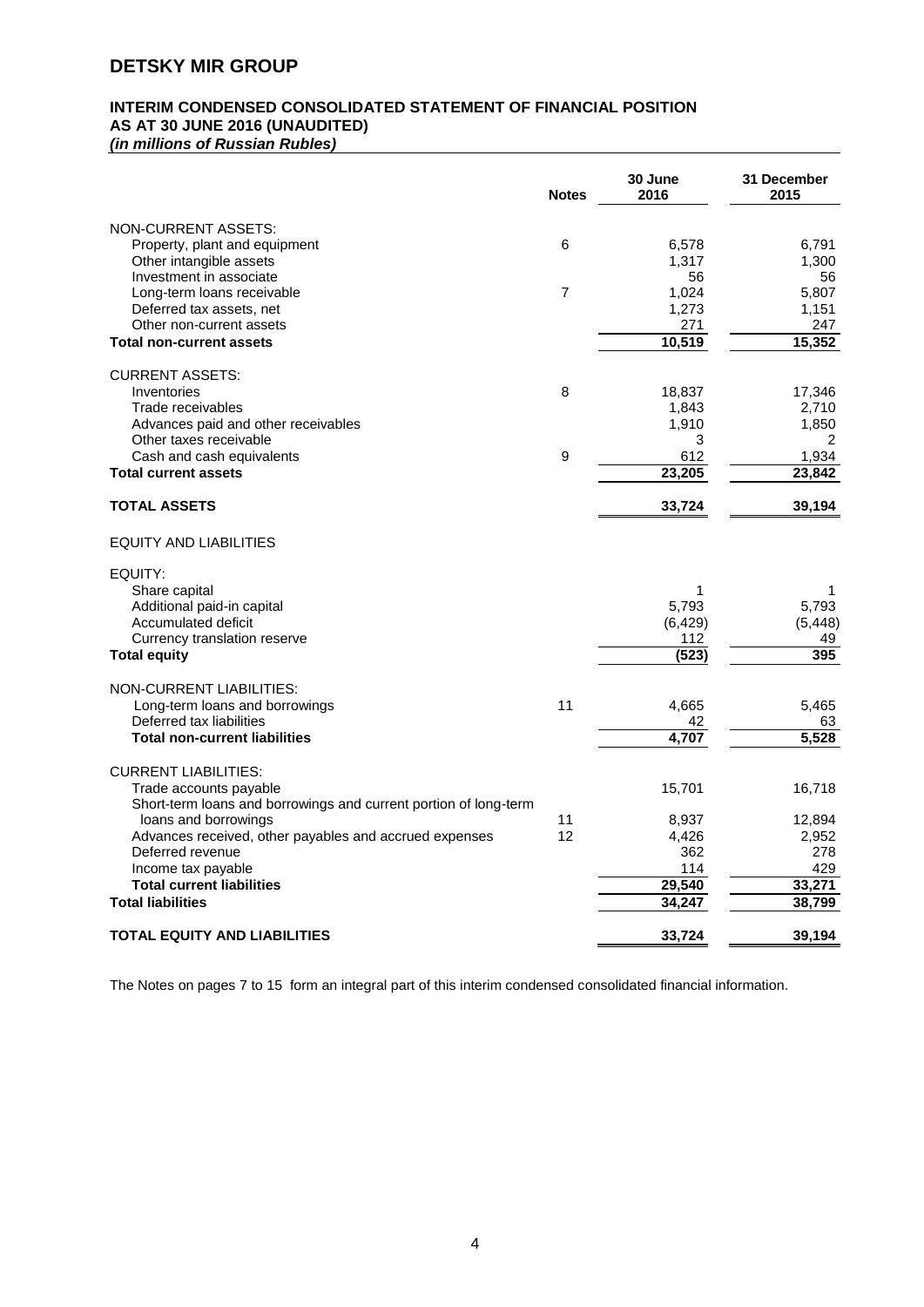# **INTERIM CONDENSED CONSOLIDATED STATEMENT OF CHANGES IN EQUITY FOR THE HALF-YEAR ENDED 30 JUNE 2016 (UNAUDITED)**

*(in millions of Russian Rubles)*

|                                                                                     | <b>Notes</b> | <b>Share</b><br>capital | <b>Additional</b><br>paid-in<br>capital | ted deficit      | <b>Currency</b><br>Accumula-translation<br>reserve | Total             |
|-------------------------------------------------------------------------------------|--------------|-------------------------|-----------------------------------------|------------------|----------------------------------------------------|-------------------|
| Balance as at 1 January 2015                                                        |              | 1                       | 6,536                                   | (3,878)          | (13)                                               | 2,646             |
| Dividends declared                                                                  |              |                         |                                         | (839)            |                                                    | (839)             |
| Total comprehensive income for the period                                           |              |                         |                                         | 368              | 12                                                 | 380               |
| Balance as at 30 June 2015                                                          |              |                         | 6,536                                   | (4, 349)         | (1)                                                | 2,187             |
| Balance as at 1 January 2016                                                        |              | 1                       | 5,793                                   | (5, 448)         | 49                                                 | 395               |
| Dividends declared<br>Exercise of share based payments<br>Other movements in equity | 10<br>13     |                         |                                         | (1,308)<br>(307) |                                                    | (1, 308)<br>(307) |
| Total comprehensive income for the period                                           |              |                         |                                         | 627              | 63                                                 | 690               |
| Balance as at 30 June 2016                                                          |              |                         | 5,793                                   | (6, 429)         | 112                                                | (523)             |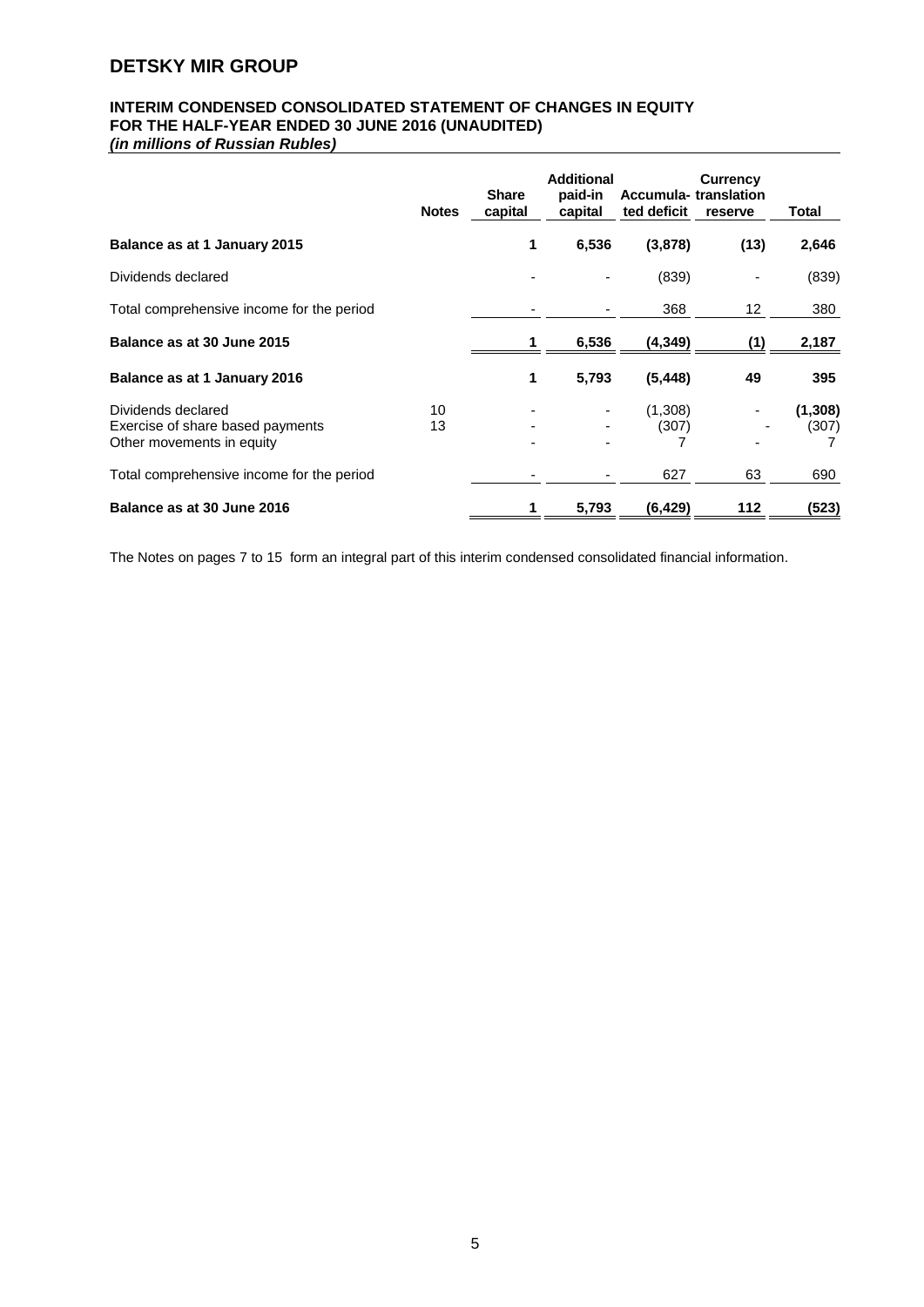# **INTERIM CONDENSED CONSOLIDATED STATEMENT OF CASH FLOWS FOR THE HALF-YEAR ENDED 30 JUNE 2016 (UNAUDITED)**

*(in millions of Russian Rubles)*

| 30 June 2016<br>30 June 2015<br><b>OPERATING ACTIVITIES:</b><br>Total comprehensive income for the period<br>627<br>368<br>Adjustments for:<br>Income tax expense<br>209<br>141<br>Share based compensation<br>28<br>(117)<br>(329)<br>Finance income<br>965<br>675<br>Finance expenses<br>Loss on disposal of fixed assets and intangible assets<br>2<br>43<br>Bad debts written-off and change in allowance for doubtful<br>accounts<br>12<br>(31)<br>785<br>Shrinkage and merchandise inventories obsolescence expenses<br>490<br>771<br>410<br>Depreciation and amortization<br>(Gain)/loss on foreign exchange<br>(45)<br>52<br>Interest in earnings of associates, net of tax<br>(9)<br>Changes in working capital:<br>Decrease/(increase) in trade receivables<br>860<br>(415)<br>Increase in other receivables and advances paid<br>(89)<br>(49)<br>Increase in inventories<br>(2, 275)<br>(2, 415)<br>Decrease in trade accounts payable<br>(908)<br>(90)<br>Decrease in advances received, other accounts payable<br>and accrued expenses<br>(388)<br>(1,076)<br>Increase in deferred revenue<br>84<br>Cash received from / (used in) operations<br>1,092<br>(2, 198)<br>(977)<br>Interest paid<br>(766)<br>Interest received<br>22<br>(697)<br>(76)<br>Income taxes paid<br>Net cash used in operating activities<br>(560)<br>(3,040)<br><b>INVESTING ACTIVITIES:</b><br>Purchase of property, plant and equipment<br>(431)<br>(933)<br>Purchase of intangible assets<br>(151)<br>(745)<br>Dividends received from associates<br>9<br>Proceeds from repayment of loans issued<br>4,876<br>Net cash received from / (used in) investing activities<br>4,303<br>(1,678)<br><b>FINANCING ACTIVITIES:</b><br>Proceeds from loans and borrowings<br>12,927<br>8,686<br>Repayment of loans and borrowings<br>(13, 444)<br>Share-based payments<br>(307)<br>Net cash cash (used in) / received from financing activities<br>(5,064)<br>3,581<br>NET DECREASE IN CASH AND CASH EQUIVALENTS<br>(1, 321)<br>(1, 137)<br>CASH AND CASH EQUIVALENTS, at the beginning of the period<br>1,934<br>1,670<br>CASH AND CASH EQUIVALENTS, at the end of the period<br>612<br>533 | For the half-year ended |         |
|---------------------------------------------------------------------------------------------------------------------------------------------------------------------------------------------------------------------------------------------------------------------------------------------------------------------------------------------------------------------------------------------------------------------------------------------------------------------------------------------------------------------------------------------------------------------------------------------------------------------------------------------------------------------------------------------------------------------------------------------------------------------------------------------------------------------------------------------------------------------------------------------------------------------------------------------------------------------------------------------------------------------------------------------------------------------------------------------------------------------------------------------------------------------------------------------------------------------------------------------------------------------------------------------------------------------------------------------------------------------------------------------------------------------------------------------------------------------------------------------------------------------------------------------------------------------------------------------------------------------------------------------------------------------------------------------------------------------------------------------------------------------------------------------------------------------------------------------------------------------------------------------------------------------------------------------------------------------------------------------------------------------------------------------------------------------------------------------------------------------------------------------------------------------------|-------------------------|---------|
|                                                                                                                                                                                                                                                                                                                                                                                                                                                                                                                                                                                                                                                                                                                                                                                                                                                                                                                                                                                                                                                                                                                                                                                                                                                                                                                                                                                                                                                                                                                                                                                                                                                                                                                                                                                                                                                                                                                                                                                                                                                                                                                                                                           |                         |         |
|                                                                                                                                                                                                                                                                                                                                                                                                                                                                                                                                                                                                                                                                                                                                                                                                                                                                                                                                                                                                                                                                                                                                                                                                                                                                                                                                                                                                                                                                                                                                                                                                                                                                                                                                                                                                                                                                                                                                                                                                                                                                                                                                                                           |                         |         |
|                                                                                                                                                                                                                                                                                                                                                                                                                                                                                                                                                                                                                                                                                                                                                                                                                                                                                                                                                                                                                                                                                                                                                                                                                                                                                                                                                                                                                                                                                                                                                                                                                                                                                                                                                                                                                                                                                                                                                                                                                                                                                                                                                                           |                         |         |
|                                                                                                                                                                                                                                                                                                                                                                                                                                                                                                                                                                                                                                                                                                                                                                                                                                                                                                                                                                                                                                                                                                                                                                                                                                                                                                                                                                                                                                                                                                                                                                                                                                                                                                                                                                                                                                                                                                                                                                                                                                                                                                                                                                           |                         |         |
|                                                                                                                                                                                                                                                                                                                                                                                                                                                                                                                                                                                                                                                                                                                                                                                                                                                                                                                                                                                                                                                                                                                                                                                                                                                                                                                                                                                                                                                                                                                                                                                                                                                                                                                                                                                                                                                                                                                                                                                                                                                                                                                                                                           |                         |         |
|                                                                                                                                                                                                                                                                                                                                                                                                                                                                                                                                                                                                                                                                                                                                                                                                                                                                                                                                                                                                                                                                                                                                                                                                                                                                                                                                                                                                                                                                                                                                                                                                                                                                                                                                                                                                                                                                                                                                                                                                                                                                                                                                                                           |                         |         |
|                                                                                                                                                                                                                                                                                                                                                                                                                                                                                                                                                                                                                                                                                                                                                                                                                                                                                                                                                                                                                                                                                                                                                                                                                                                                                                                                                                                                                                                                                                                                                                                                                                                                                                                                                                                                                                                                                                                                                                                                                                                                                                                                                                           |                         |         |
|                                                                                                                                                                                                                                                                                                                                                                                                                                                                                                                                                                                                                                                                                                                                                                                                                                                                                                                                                                                                                                                                                                                                                                                                                                                                                                                                                                                                                                                                                                                                                                                                                                                                                                                                                                                                                                                                                                                                                                                                                                                                                                                                                                           |                         |         |
|                                                                                                                                                                                                                                                                                                                                                                                                                                                                                                                                                                                                                                                                                                                                                                                                                                                                                                                                                                                                                                                                                                                                                                                                                                                                                                                                                                                                                                                                                                                                                                                                                                                                                                                                                                                                                                                                                                                                                                                                                                                                                                                                                                           |                         |         |
|                                                                                                                                                                                                                                                                                                                                                                                                                                                                                                                                                                                                                                                                                                                                                                                                                                                                                                                                                                                                                                                                                                                                                                                                                                                                                                                                                                                                                                                                                                                                                                                                                                                                                                                                                                                                                                                                                                                                                                                                                                                                                                                                                                           |                         |         |
|                                                                                                                                                                                                                                                                                                                                                                                                                                                                                                                                                                                                                                                                                                                                                                                                                                                                                                                                                                                                                                                                                                                                                                                                                                                                                                                                                                                                                                                                                                                                                                                                                                                                                                                                                                                                                                                                                                                                                                                                                                                                                                                                                                           |                         |         |
|                                                                                                                                                                                                                                                                                                                                                                                                                                                                                                                                                                                                                                                                                                                                                                                                                                                                                                                                                                                                                                                                                                                                                                                                                                                                                                                                                                                                                                                                                                                                                                                                                                                                                                                                                                                                                                                                                                                                                                                                                                                                                                                                                                           |                         |         |
|                                                                                                                                                                                                                                                                                                                                                                                                                                                                                                                                                                                                                                                                                                                                                                                                                                                                                                                                                                                                                                                                                                                                                                                                                                                                                                                                                                                                                                                                                                                                                                                                                                                                                                                                                                                                                                                                                                                                                                                                                                                                                                                                                                           |                         |         |
|                                                                                                                                                                                                                                                                                                                                                                                                                                                                                                                                                                                                                                                                                                                                                                                                                                                                                                                                                                                                                                                                                                                                                                                                                                                                                                                                                                                                                                                                                                                                                                                                                                                                                                                                                                                                                                                                                                                                                                                                                                                                                                                                                                           |                         |         |
|                                                                                                                                                                                                                                                                                                                                                                                                                                                                                                                                                                                                                                                                                                                                                                                                                                                                                                                                                                                                                                                                                                                                                                                                                                                                                                                                                                                                                                                                                                                                                                                                                                                                                                                                                                                                                                                                                                                                                                                                                                                                                                                                                                           |                         |         |
|                                                                                                                                                                                                                                                                                                                                                                                                                                                                                                                                                                                                                                                                                                                                                                                                                                                                                                                                                                                                                                                                                                                                                                                                                                                                                                                                                                                                                                                                                                                                                                                                                                                                                                                                                                                                                                                                                                                                                                                                                                                                                                                                                                           |                         |         |
|                                                                                                                                                                                                                                                                                                                                                                                                                                                                                                                                                                                                                                                                                                                                                                                                                                                                                                                                                                                                                                                                                                                                                                                                                                                                                                                                                                                                                                                                                                                                                                                                                                                                                                                                                                                                                                                                                                                                                                                                                                                                                                                                                                           |                         |         |
|                                                                                                                                                                                                                                                                                                                                                                                                                                                                                                                                                                                                                                                                                                                                                                                                                                                                                                                                                                                                                                                                                                                                                                                                                                                                                                                                                                                                                                                                                                                                                                                                                                                                                                                                                                                                                                                                                                                                                                                                                                                                                                                                                                           |                         |         |
|                                                                                                                                                                                                                                                                                                                                                                                                                                                                                                                                                                                                                                                                                                                                                                                                                                                                                                                                                                                                                                                                                                                                                                                                                                                                                                                                                                                                                                                                                                                                                                                                                                                                                                                                                                                                                                                                                                                                                                                                                                                                                                                                                                           |                         |         |
|                                                                                                                                                                                                                                                                                                                                                                                                                                                                                                                                                                                                                                                                                                                                                                                                                                                                                                                                                                                                                                                                                                                                                                                                                                                                                                                                                                                                                                                                                                                                                                                                                                                                                                                                                                                                                                                                                                                                                                                                                                                                                                                                                                           |                         |         |
|                                                                                                                                                                                                                                                                                                                                                                                                                                                                                                                                                                                                                                                                                                                                                                                                                                                                                                                                                                                                                                                                                                                                                                                                                                                                                                                                                                                                                                                                                                                                                                                                                                                                                                                                                                                                                                                                                                                                                                                                                                                                                                                                                                           |                         |         |
|                                                                                                                                                                                                                                                                                                                                                                                                                                                                                                                                                                                                                                                                                                                                                                                                                                                                                                                                                                                                                                                                                                                                                                                                                                                                                                                                                                                                                                                                                                                                                                                                                                                                                                                                                                                                                                                                                                                                                                                                                                                                                                                                                                           |                         |         |
|                                                                                                                                                                                                                                                                                                                                                                                                                                                                                                                                                                                                                                                                                                                                                                                                                                                                                                                                                                                                                                                                                                                                                                                                                                                                                                                                                                                                                                                                                                                                                                                                                                                                                                                                                                                                                                                                                                                                                                                                                                                                                                                                                                           |                         |         |
|                                                                                                                                                                                                                                                                                                                                                                                                                                                                                                                                                                                                                                                                                                                                                                                                                                                                                                                                                                                                                                                                                                                                                                                                                                                                                                                                                                                                                                                                                                                                                                                                                                                                                                                                                                                                                                                                                                                                                                                                                                                                                                                                                                           |                         |         |
|                                                                                                                                                                                                                                                                                                                                                                                                                                                                                                                                                                                                                                                                                                                                                                                                                                                                                                                                                                                                                                                                                                                                                                                                                                                                                                                                                                                                                                                                                                                                                                                                                                                                                                                                                                                                                                                                                                                                                                                                                                                                                                                                                                           |                         |         |
|                                                                                                                                                                                                                                                                                                                                                                                                                                                                                                                                                                                                                                                                                                                                                                                                                                                                                                                                                                                                                                                                                                                                                                                                                                                                                                                                                                                                                                                                                                                                                                                                                                                                                                                                                                                                                                                                                                                                                                                                                                                                                                                                                                           |                         |         |
|                                                                                                                                                                                                                                                                                                                                                                                                                                                                                                                                                                                                                                                                                                                                                                                                                                                                                                                                                                                                                                                                                                                                                                                                                                                                                                                                                                                                                                                                                                                                                                                                                                                                                                                                                                                                                                                                                                                                                                                                                                                                                                                                                                           |                         |         |
|                                                                                                                                                                                                                                                                                                                                                                                                                                                                                                                                                                                                                                                                                                                                                                                                                                                                                                                                                                                                                                                                                                                                                                                                                                                                                                                                                                                                                                                                                                                                                                                                                                                                                                                                                                                                                                                                                                                                                                                                                                                                                                                                                                           |                         |         |
|                                                                                                                                                                                                                                                                                                                                                                                                                                                                                                                                                                                                                                                                                                                                                                                                                                                                                                                                                                                                                                                                                                                                                                                                                                                                                                                                                                                                                                                                                                                                                                                                                                                                                                                                                                                                                                                                                                                                                                                                                                                                                                                                                                           |                         |         |
|                                                                                                                                                                                                                                                                                                                                                                                                                                                                                                                                                                                                                                                                                                                                                                                                                                                                                                                                                                                                                                                                                                                                                                                                                                                                                                                                                                                                                                                                                                                                                                                                                                                                                                                                                                                                                                                                                                                                                                                                                                                                                                                                                                           |                         |         |
|                                                                                                                                                                                                                                                                                                                                                                                                                                                                                                                                                                                                                                                                                                                                                                                                                                                                                                                                                                                                                                                                                                                                                                                                                                                                                                                                                                                                                                                                                                                                                                                                                                                                                                                                                                                                                                                                                                                                                                                                                                                                                                                                                                           |                         |         |
|                                                                                                                                                                                                                                                                                                                                                                                                                                                                                                                                                                                                                                                                                                                                                                                                                                                                                                                                                                                                                                                                                                                                                                                                                                                                                                                                                                                                                                                                                                                                                                                                                                                                                                                                                                                                                                                                                                                                                                                                                                                                                                                                                                           |                         |         |
|                                                                                                                                                                                                                                                                                                                                                                                                                                                                                                                                                                                                                                                                                                                                                                                                                                                                                                                                                                                                                                                                                                                                                                                                                                                                                                                                                                                                                                                                                                                                                                                                                                                                                                                                                                                                                                                                                                                                                                                                                                                                                                                                                                           |                         |         |
|                                                                                                                                                                                                                                                                                                                                                                                                                                                                                                                                                                                                                                                                                                                                                                                                                                                                                                                                                                                                                                                                                                                                                                                                                                                                                                                                                                                                                                                                                                                                                                                                                                                                                                                                                                                                                                                                                                                                                                                                                                                                                                                                                                           |                         |         |
|                                                                                                                                                                                                                                                                                                                                                                                                                                                                                                                                                                                                                                                                                                                                                                                                                                                                                                                                                                                                                                                                                                                                                                                                                                                                                                                                                                                                                                                                                                                                                                                                                                                                                                                                                                                                                                                                                                                                                                                                                                                                                                                                                                           |                         |         |
|                                                                                                                                                                                                                                                                                                                                                                                                                                                                                                                                                                                                                                                                                                                                                                                                                                                                                                                                                                                                                                                                                                                                                                                                                                                                                                                                                                                                                                                                                                                                                                                                                                                                                                                                                                                                                                                                                                                                                                                                                                                                                                                                                                           |                         |         |
|                                                                                                                                                                                                                                                                                                                                                                                                                                                                                                                                                                                                                                                                                                                                                                                                                                                                                                                                                                                                                                                                                                                                                                                                                                                                                                                                                                                                                                                                                                                                                                                                                                                                                                                                                                                                                                                                                                                                                                                                                                                                                                                                                                           |                         |         |
|                                                                                                                                                                                                                                                                                                                                                                                                                                                                                                                                                                                                                                                                                                                                                                                                                                                                                                                                                                                                                                                                                                                                                                                                                                                                                                                                                                                                                                                                                                                                                                                                                                                                                                                                                                                                                                                                                                                                                                                                                                                                                                                                                                           |                         |         |
|                                                                                                                                                                                                                                                                                                                                                                                                                                                                                                                                                                                                                                                                                                                                                                                                                                                                                                                                                                                                                                                                                                                                                                                                                                                                                                                                                                                                                                                                                                                                                                                                                                                                                                                                                                                                                                                                                                                                                                                                                                                                                                                                                                           |                         | (9,346) |
|                                                                                                                                                                                                                                                                                                                                                                                                                                                                                                                                                                                                                                                                                                                                                                                                                                                                                                                                                                                                                                                                                                                                                                                                                                                                                                                                                                                                                                                                                                                                                                                                                                                                                                                                                                                                                                                                                                                                                                                                                                                                                                                                                                           |                         |         |
|                                                                                                                                                                                                                                                                                                                                                                                                                                                                                                                                                                                                                                                                                                                                                                                                                                                                                                                                                                                                                                                                                                                                                                                                                                                                                                                                                                                                                                                                                                                                                                                                                                                                                                                                                                                                                                                                                                                                                                                                                                                                                                                                                                           |                         |         |
|                                                                                                                                                                                                                                                                                                                                                                                                                                                                                                                                                                                                                                                                                                                                                                                                                                                                                                                                                                                                                                                                                                                                                                                                                                                                                                                                                                                                                                                                                                                                                                                                                                                                                                                                                                                                                                                                                                                                                                                                                                                                                                                                                                           |                         |         |
|                                                                                                                                                                                                                                                                                                                                                                                                                                                                                                                                                                                                                                                                                                                                                                                                                                                                                                                                                                                                                                                                                                                                                                                                                                                                                                                                                                                                                                                                                                                                                                                                                                                                                                                                                                                                                                                                                                                                                                                                                                                                                                                                                                           |                         |         |
|                                                                                                                                                                                                                                                                                                                                                                                                                                                                                                                                                                                                                                                                                                                                                                                                                                                                                                                                                                                                                                                                                                                                                                                                                                                                                                                                                                                                                                                                                                                                                                                                                                                                                                                                                                                                                                                                                                                                                                                                                                                                                                                                                                           |                         |         |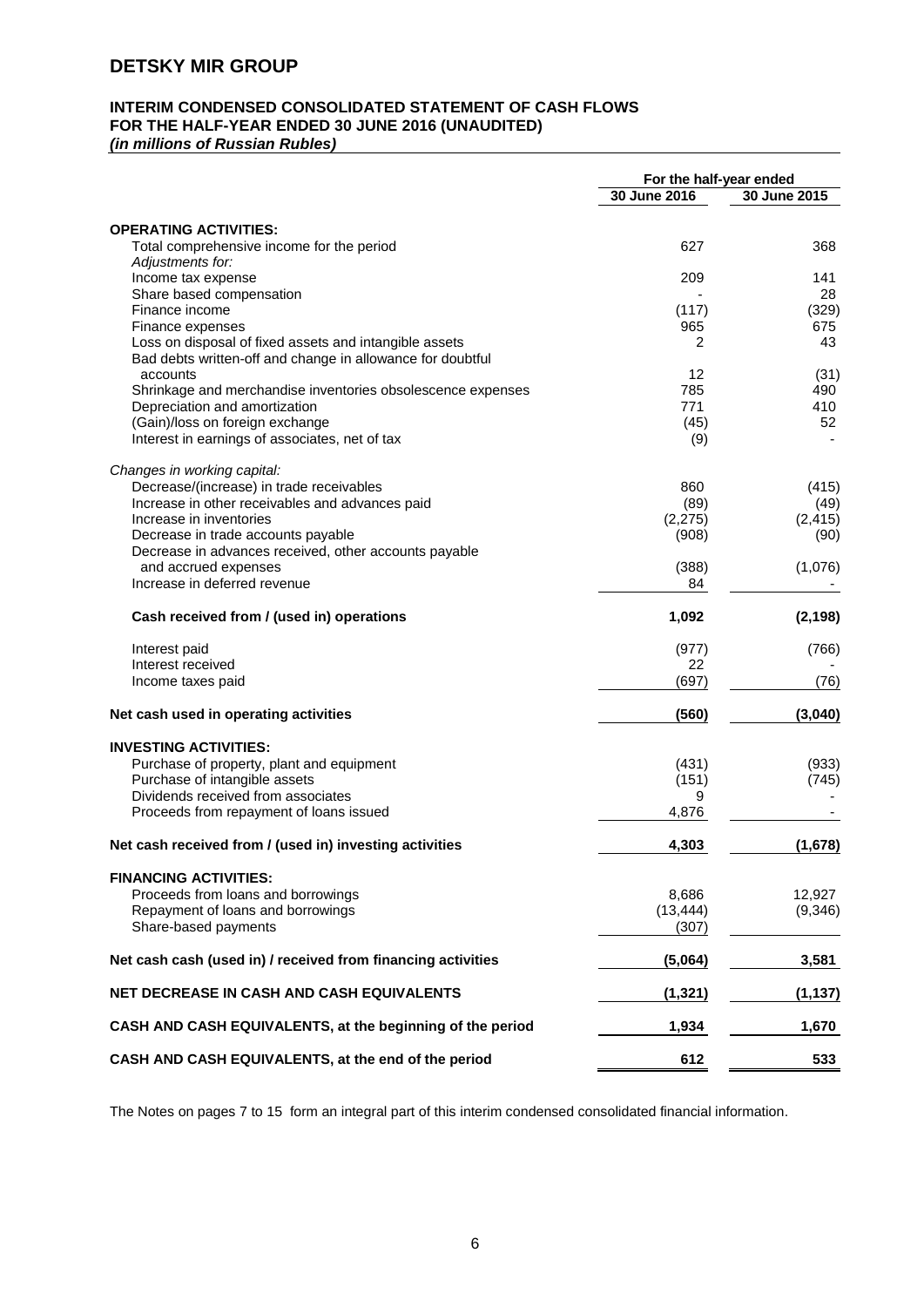#### **NOTES TO THE INTERIM CONDENSED CONSOLIDATED FINANCIAL INFORMATION FOR THE HALF-YEAR ENDED 30 JUNE 2016 (UNAUDITED)** *(in millions of Russian Rubles)*

#### **1. GENERAL INFORMATION**

PJSC Detsky Mir (the "Company") together with its subsidiaries (the "Group" or "Detsky Mir Group") is the largest retail chain in the children's products market in the Russian Federation ("RF"). The Company is registered in the Unified State Register of Legal Entities under the laws of the Russian Federation (State Registration Certificate No. 1027700047100).

The primary activity of the Group is the sale of children's clothing and products through retail stores. During the six months ended 30 June 2016 and as at 30 June 2016 the Group operated "Detsky Mir" branded stores in Russia and Kazakhstan and Early Learning Centre (hereinafter, the "ELC") branded retail stores in Russia. See below a full listing of Group entities.

The controlling shareholder of the Company is JSFC Sistema ("Sistema"). The ultimate controlling owner of the Company is Mr. Vladimir Yevtushenkov.

The registered shareholders of the Company and their effective ownership were as follows, as at each period end:

|                                   | 30 June<br>2016 | 31 December<br>2015 |
|-----------------------------------|-----------------|---------------------|
| JSFC Sistema and its subsidiaries | 72.63%          | 75.82%              |
| Floette Holdings Limited 1        | 11.55%          | 11.55%              |
| Eksapzo Holdings Limited 1        | 11.55%          | 11.55%              |
| Mr. V.S. Chirakhov                | 1.79%           | 1.08%               |
| Other individuals                 | 2.48%           |                     |
| Total                             | 100%            | 100%                |

<sup>1</sup> Represent the interests of the "Russian-Chinese investment Fund" (note 16).

The ownership interest of the Group and the proportion of its voting power in its major operating subsidiaries was as follows, as at each period end:

|                                        | Ownership interest and proportion<br>of voting power |                     |  |
|----------------------------------------|------------------------------------------------------|---------------------|--|
| <b>Subsidiaries</b>                    | 30 June<br>2016                                      | 31 December<br>2015 |  |
| Detsky Mir Kazakhstan, LLP, Kazakhstan | 100%                                                 | 100%                |  |
| Kub-Market LLC, RF                     | 100%                                                 | 100%                |  |
| Spartema Limited, Cyprus               | 100%                                                 | 100%                |  |
| Detsky Mir GMBH, Germany               | 100%                                                 | 100%                |  |

As at 31 December 2015 and 2014, the Group has no subsidiaries with significant non-controlling **interests** 

#### **2. BASIS OF PREPARATION AND SIGNIFICANT ACCOUNTING POLICIES**

#### *Basis of Preparation*

The annual consolidated financial statements of PJSC "Detsky Mir" and its subsidiaries are prepared in accordance with International Financial Reporting Standards ("IFRS"). This interim condensed consolidated financial information for the half-year ended 30 June 2016 has been prepared in accordance with International Accounting Standard 34 "Interim Financial Reporting" ("IAS 34"). The interim condensed consolidated financial information does not include all the information and disclosures required in the annual consolidated financial statements, and should be read in conjunction with the Group's annual consolidated financial statements for the year ended 31 December 2015.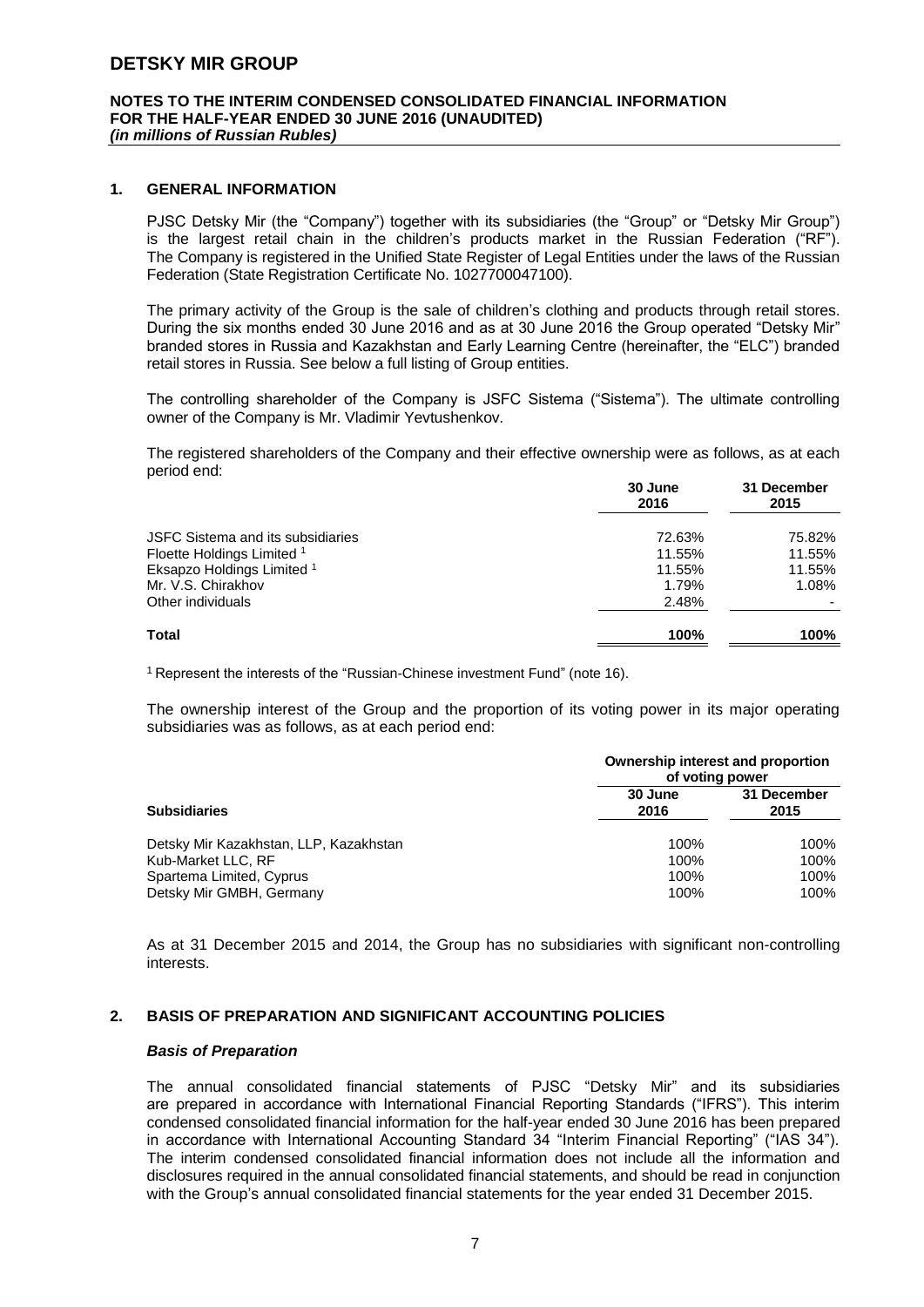#### **NOTES TO THE INTERIM CONDENSED CONSOLIDATED FINANCIAL INFORMATION FOR THE HALF-YEAR ENDED 30 JUNE 2016 (UNAUDITED)** *(in millions of Russian Rubles)*

The previous interim condensed consolidated financial information for six months ended 30 June 2015 was issued in accordance with US GAAP. As disclosed in the annual Group's financial statements for the year ended 31 December 2015, adoption of IFRS did not have material effect on the indicators of financial position, financial performance and cash flows. Thus, the comparatives included in this interim condensed consolidated financial information are based on the interim condensed consolidated financial information for the six months ended 30 June 2015 prepared in accordance with US GAAP with no adjustments.

*Functional and presentation currency* – The amounts in the interim condensed consolidated financial information are presented in Russian Rubles ("RUB"), which is functional currency of the Group's entities and the Group's presentation currency, unless expressly indicated otherwise.

**Seasonality of operations** – Significant portion of the Group's sales, profit and operating cash flows have historically been realized in the fiscal fourth quarter. As a result, six months results of operations may fluctuate significantly based on many factors, including seasonal fluctuations in customer demand, product offerings, inventory levels and our promotional activity. The results of operations and cash flows for the six months ended 30 June are not necessarily indicative of the results that may be expected for the full year.

**Income tax** – Income tax in the interim periods is accrued using the effective tax rate that would be applicable to expected total annual earnings.

#### **Significant accounting policies**

#### *Adoption of New Standards and Interpretations*

The accounting policies applied by the Group are consistent with those of the financial year ended as at 31 December 2015, except for the adoption of the new standards and interpretations described below.

The Group has adopted the following new and amended standards and interpretations issued by the International Accounting Standards Board ("IASB") and the International Financial Reporting Interpretations Committee ("IFRIC") of the IASB in the interim condensed consolidated financial information:

- *Disclosure Initiative* (Amendments to IAS 1);
- *Clarification of Acceptable Methods of Depreciation and Amortisation* (Amendments to IAS 16 and IAS 38);
- Annual Improvements 2012-2014 Cycle.

The adoption of these standards and interpretations has not had a significant impact on interim condensed consolidated financial information of the Group for the half-year ended 30 June 2016.

#### **3. REVENUE**

The Group's revenue for the six months ended 30 June 2016 and 2015 was as follows:

|                                               | For the half-year ended |              |  |
|-----------------------------------------------|-------------------------|--------------|--|
|                                               | 30 June 2016            | 30 June 2015 |  |
| Retail, excluding luxury and the online store | 32,951                  | 24,280       |  |
| Online store                                  | 732                     | 312          |  |
| Luxury                                        |                         | 106          |  |
| Other                                         | 53                      | 46           |  |
| Total                                         | 33,736                  | 24,744       |  |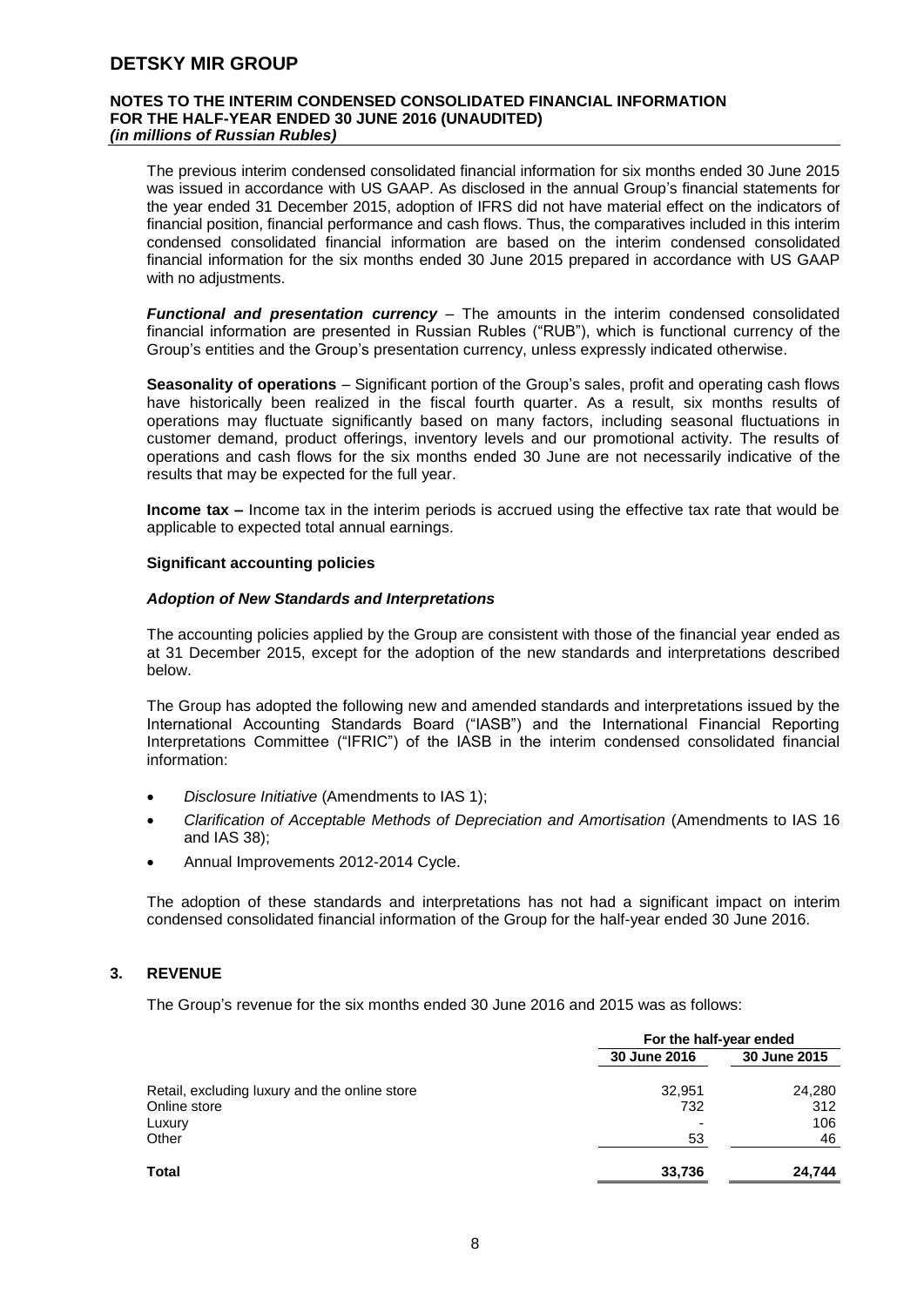#### **NOTES TO THE INTERIM CONDENSED CONSOLIDATED FINANCIAL INFORMATION FOR THE HALF-YEAR ENDED 30 JUNE 2016 (UNAUDITED)** *(in millions of Russian Rubles)*

Revenue for sales of goods ordered via the Internet and picked up at Group's retail shops is included in retail revenue.

Revenue from "ELC-branded stores", reflected within retail sales, for the six months ended 30 June 2016, and 2015 was RUB 439 million and RUB 391 million, respectively.

#### **4. SELLING, GENERAL AND ADMINISTRATIVE EXPENSES**

The Group's selling, general and administrative expenses for the six months ended 30 June 2016 and 2015 were as follows:

|                                                    | For the half-year ended |              |
|----------------------------------------------------|-------------------------|--------------|
|                                                    | 30 June 2016            | 30 June 2015 |
| Rent and utility                                   | 3,963                   | 3,348        |
| Payroll                                            | 3,124                   | 2,557        |
| Depreciation of fixed assets and intangible assets | 771                     | 410          |
| Advertising and marketing expenses                 | 471                     | 369          |
| <b>Banking services</b>                            | 317                     | 196          |
| Support of software                                | 165                     | 47           |
| Repair and maintenance                             | 155                     | 127          |
| Security expenses                                  | 115                     | 112          |
| Promotional materials                              | 102                     | 80           |
| Taxes (other than income tax)                      | 70                      | 25           |
| Consulting services                                | 62                      | 60           |
| Communication expenses                             | 54                      | 39           |
| Travel expenses                                    | 37                      | 28           |
| Stationary and other materials                     | 15                      | 40           |
| Other                                              | 141                     | 95           |
| Total                                              | 9,562                   | 7,533        |

#### **5. FINANCE EXPENSES**

|                                | For the half-year ended |              |
|--------------------------------|-------------------------|--------------|
|                                | 30 June 2016            | 30 June 2015 |
| Interest expense on bonds      |                         | 39           |
| Interest expense on bank loans | 965                     | 636          |
| Total                          | 965                     | 675          |

#### **6. PROPERTY, PLANT AND EQUIPMENT**

During the half-year ended 30 June 2016, the Group incurred capital expenditures in the amount of RUB 426 million (for the half year ended 30 June 2015: RUB 933 million), which mainly comprised leasehold improvements and trade equipment.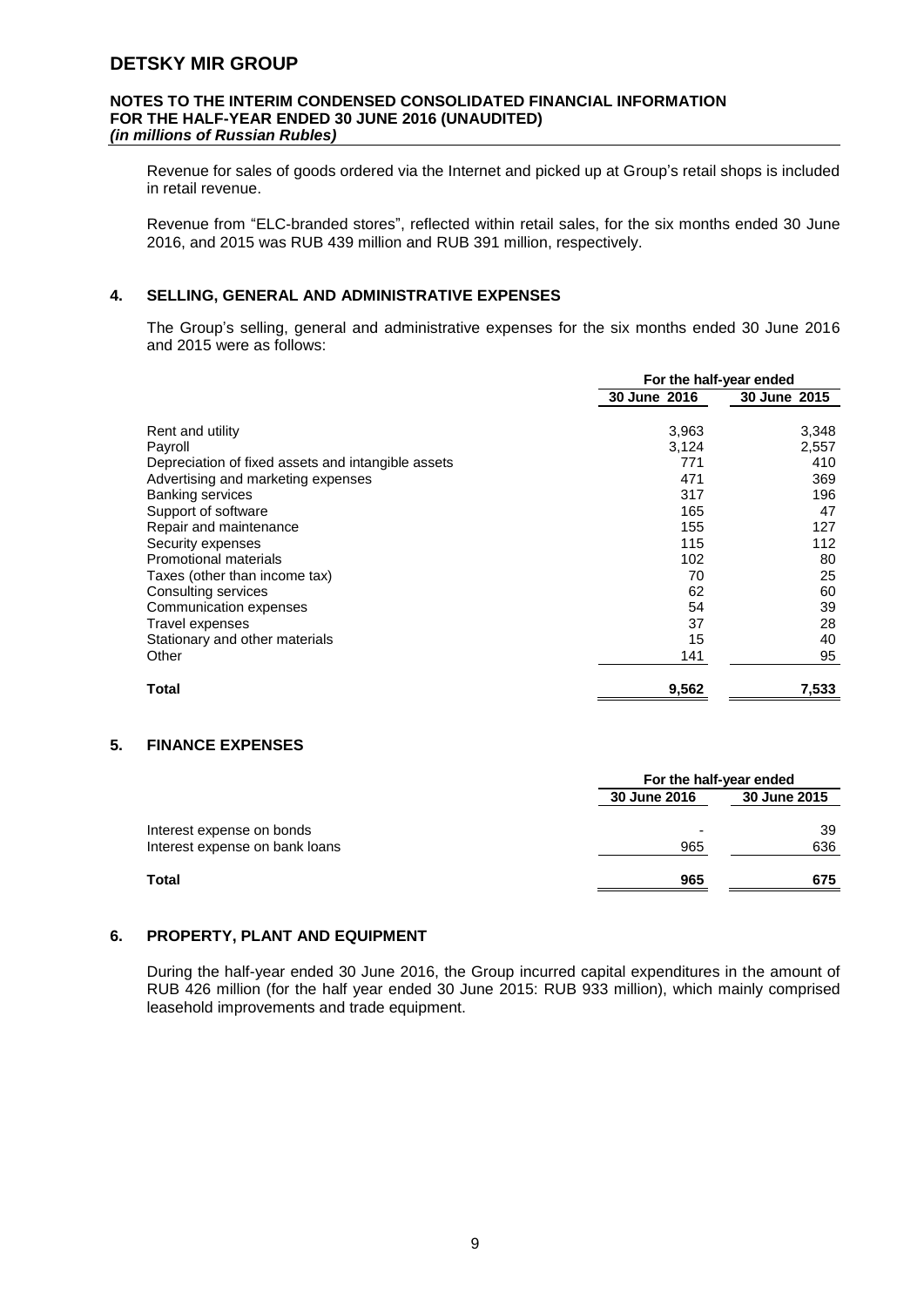#### **NOTES TO THE INTERIM CONDENSED CONSOLIDATED FINANCIAL INFORMATION FOR THE HALF-YEAR ENDED 30 JUNE 2016 (UNAUDITED)** *(in millions of Russian Rubles)*

#### **7. LOANS RECEIVABLE**

Long-term loans issued on 30 June 2016 and 31 December 2015 were as follows:

|                                                                                                                                       | 30 June<br>2016 | 31 December<br>2015 |
|---------------------------------------------------------------------------------------------------------------------------------------|-----------------|---------------------|
| A loan granted to CJSC DM-Finance, a related party, on 3 July 2013<br>denominated in Rubles at 10.55% per annum maturing in September |                 |                     |
| 2018                                                                                                                                  | 764             | 4.553               |
| Accrued interest                                                                                                                      | 260             | 1.254               |
| Total                                                                                                                                 | 1.024           | 5,807               |

In January-February 2016 CJSC "DM-Finance" has partially repaid the loan previously issued by the Group in the amount of RUB 4,875 million, including interest.

#### **8. INVENTORIES**

Inventories as at 30 June 2016 and 31 December 2015 were as follows:

| 30 June | 31 December |
|---------|-------------|
| 2016    | 2015        |
| 18,726  | 17,275      |
| 111     | 71          |
| 18,837  | 17,346      |
|         |             |

Materials are represented by spare parts, packaging materials and other materials used in outlets and warehouses.

Write-offs of merchandise inventories relating to shrinkage and write-down to market in the amount of RUB 785 million and RUB 490 million for the six months ended 30 June 2016 and 2015, (respectively) were recorded within cost of sales in profit or loss.

#### **9. CASH AND CASH EQUIVALENTS**

Cash and cash equivalents as at 30 June 2016 and 31 December 2015 consisted of the following:

|                               | 30 June<br>2016 | 31 December<br>2015 |
|-------------------------------|-----------------|---------------------|
| Cash in current bank accounts | 340             | 317                 |
| Cash in transit               | 198             | 758                 |
| Bank deposits in rubles       | ٠               | 690                 |
| Cash on hand                  | 74              | 169                 |
| Total                         | 612             | 1.934               |

Cash in transit comprise cash collected in the stores of the Group and not yet placed on the bank accounts of the Group as at the reporting date.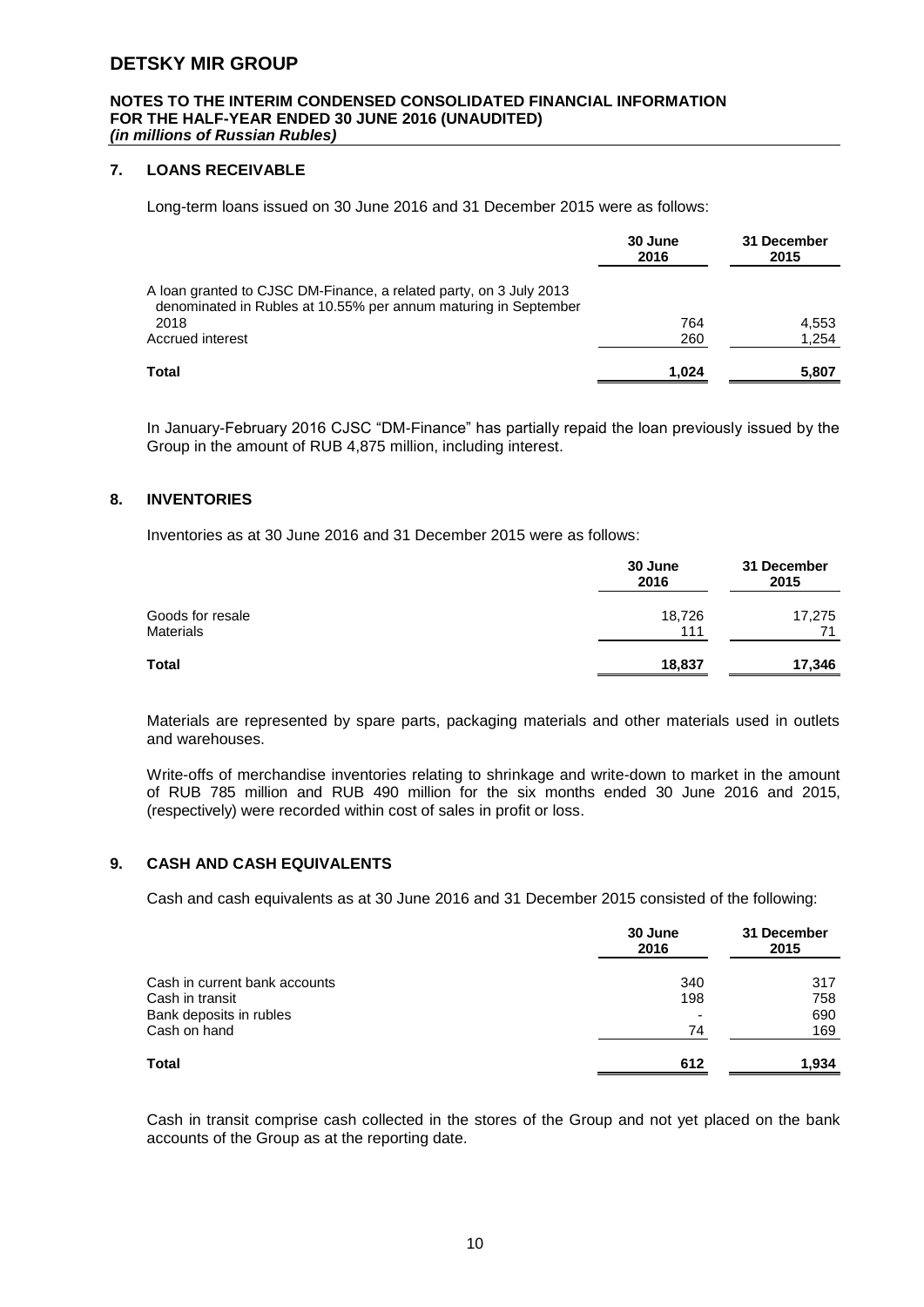#### **NOTES TO THE INTERIM CONDENSED CONSOLIDATED FINANCIAL INFORMATION FOR THE HALF-YEAR ENDED 30 JUNE 2016 (UNAUDITED)** *(in millions of Russian Rubles)*

#### **10. DIVIDENDS**

In accordance with the Russian legislation, earnings available for distribution as dividends are limited to retained earnings of the Company, calculated in accordance with Russian statutory rules, and expressed in local currency. On 28 June 2016 annual General meeting of shareholders approved the dividend payment for the year 2015 in the amount of RUB 1,308 million or RUB 1.77 per share.

#### **11. LOANS AND BORROWINGS**

Loans and borrowings as at 30 June 2016 and 31 December 2015 comprise:

|                                           | 30 June<br>2016 | 31 December<br>2015 |
|-------------------------------------------|-----------------|---------------------|
| <b>Bank loans</b>                         |                 |                     |
| Secured bank loans in rubles              | 3,200           | 3,200               |
| Unsecured bank loans in rubles            | 10,402          | 15,159              |
|                                           | 13,602          | 18,359              |
| Less current portion of long-term debt    | (8,937)         | (12,894)            |
| Loans and borrowings less short-term part | 4,665           | 5,465               |

#### **Bank loans in rubles**

As of June 30, 2016 the loans in rubles were provided to the Group by 4 russian banks (31 December 2015 – 6 banks).

#### **Unused credit lines**

As at 30 June 2016 and 31 December 2015, the total amount of undrawn credit lines of the Group amounted to RUB 13,014 million and RUB 7,217 million, including RUB 2,559 million and RUB 3,610 million long-term credit lines.

#### **Restrictive covenants**

Some of the loan agreements of the Group contain certain restrictive covenants, including requirements to comply with a certain level of financial performance. Various credit agreements of the Group contain various provisions that come into force in the case of failure of one of the parties to certain limitations. In particular, the Bank may increase the interest rate on the loan, require additional collateral or immediate payment of the corresponding amount of debt. Management believes that as at 30 June 2016 and 31 December 2015 the Group is in compliance with all financial covenants of the loan agreements.

#### **Pledges**

The performance of the Group's obligations under a credit agreement with a bank as of 30 June 2016 is secured by a mortgage of a building with carrying value of RUB 2,504 million as of this date.

With the exception of the above mentioned assets as at 30 June 2016 the Group has no other assets pledged as collateral for loans and borrowings granted to the Group.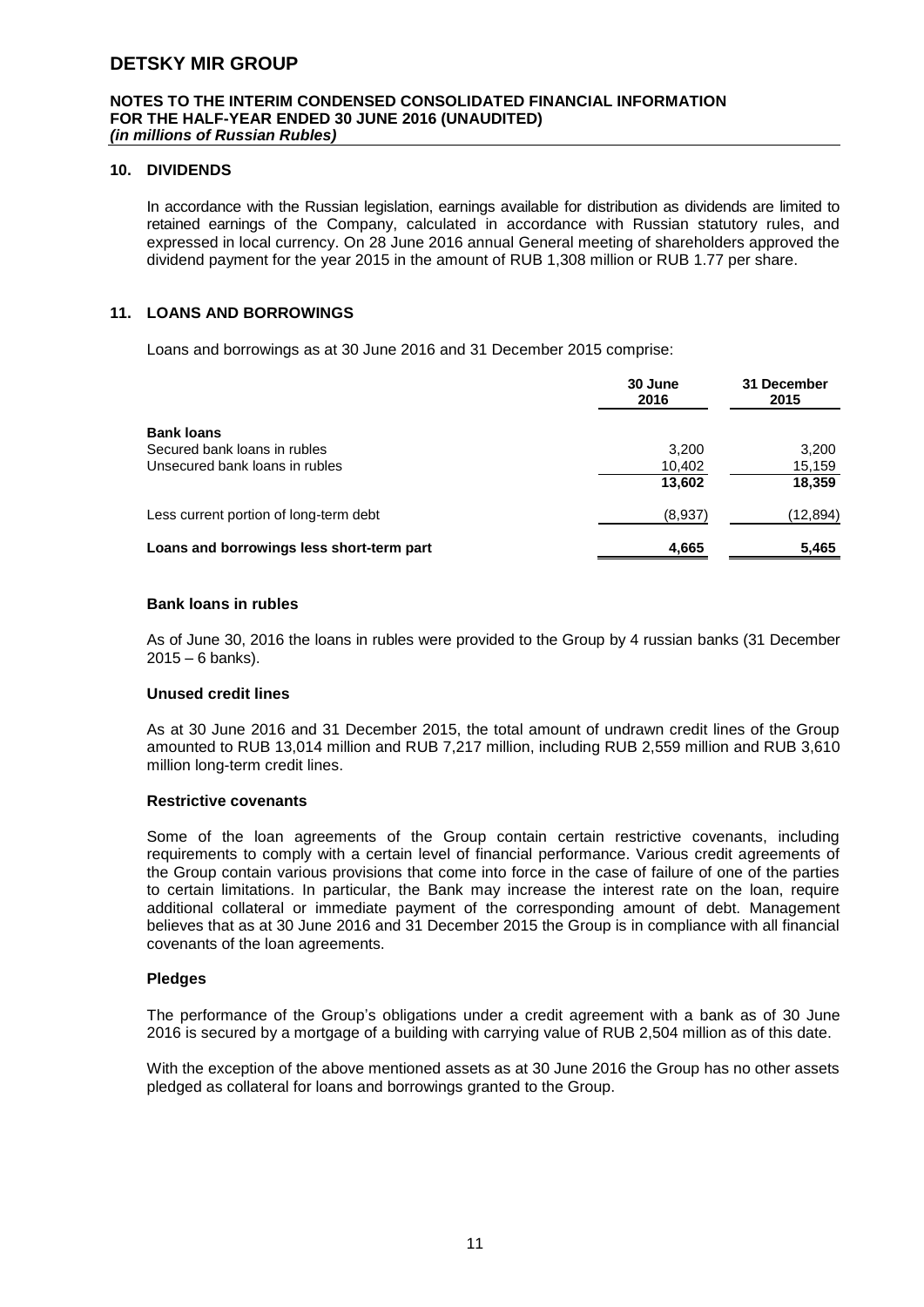#### **NOTES TO THE INTERIM CONDENSED CONSOLIDATED FINANCIAL INFORMATION FOR THE HALF-YEAR ENDED 30 JUNE 2016 (UNAUDITED)** *(in millions of Russian Rubles)*

#### **12. ADVANCES RECEIVED, OTHER PAYABLES AND ACCRUED EXPENSES**

|                                                | 30 June<br>2016 | 31 December<br>2015 |
|------------------------------------------------|-----------------|---------------------|
| Accrued expenses and other current liabilities | 2,369           | 1,851               |
| Dividends payable                              | 1,308           |                     |
| Accrued salaries                               | 439             | 631                 |
| Taxes payable (other than income tax)          | 283             | 416                 |
| Interest payable                               | 27              | 54                  |
| Total                                          | 4.426           | 2.952               |

#### **13. SHARE-BASED PAYMENTS**

#### **Long-term incentive plan**

Under the conditions of an employee long-term incentive plan (the "Incentive Plan") effective since 2014, certain employees at senior levels are entitled to share-based compensation, so-called "phantom" shares, that are to be granted by the Group in annual tranches over 2014-2016. The phantom shares vest on 31 December 2016 contingent on continued employment with the Group and certain established targets relating to the increase in the Group's market value. The phantom shares vest automatically upon a successful initial public offering by the Group or upon the sale by the Group's controlling shareholder of a certain stake in the Group to a third-party investor. Upon redemption of phantom shares, a participant receives either a respective number of shares in the Company or cash consideration computed on the basis of the market value of one ordinary share of the Company.

In June 2016, the Group settled part of its obligations under previously granted "phantom shares" by making respective cash payments, of which 50% were designated to purchase 0.11% of the Company's ordinary shares from a JSFC Sistema subsidiary.

As at 30 June 2016, the Group recognized liabilities of RUB 139 million in relation to the Incentive Plan, calculated as the fair value of the phantom shares granted to employees as at this date (as at 31 December 2015: RUB 278 million). These liabilities include accrued social contributions of RUB 33 million (as at 31 December 2015: RUB 65 million). Income upon partial settlement of the phantom shares of RUB 32 million was recognized as Selling, General and Administrative expenses in the consolidated statement of profit or loss and other comprehensive income for half-year ended 30 June 2016 (for the year ended 31 December 2015: expense of RUB 28 million).

#### **Share-based compensation of the General Director**

In June 2016, the Group General Director's previously granted right to receive Company's ordinary shares was extinguished by cash settlement mutually agreed by the Group and the General Director. This cash payment was designated to purchase 0.71% of the Company's ordinary shares from a JSFC Sistema subsidiary. This settlement was recognized as debit in equity within the Accumulated Losses line.

#### **14. RELATED PARTIES**

Parties are considered related if they are under common control or one party has the ability to control the other party or can exercise significant influencing her decisions on matters of economic and financial activity or exercise over it joint control. In considering each possible related party, the management paid special attention to the substance of the relationship and not merely the legal form, based on reasonable judgment.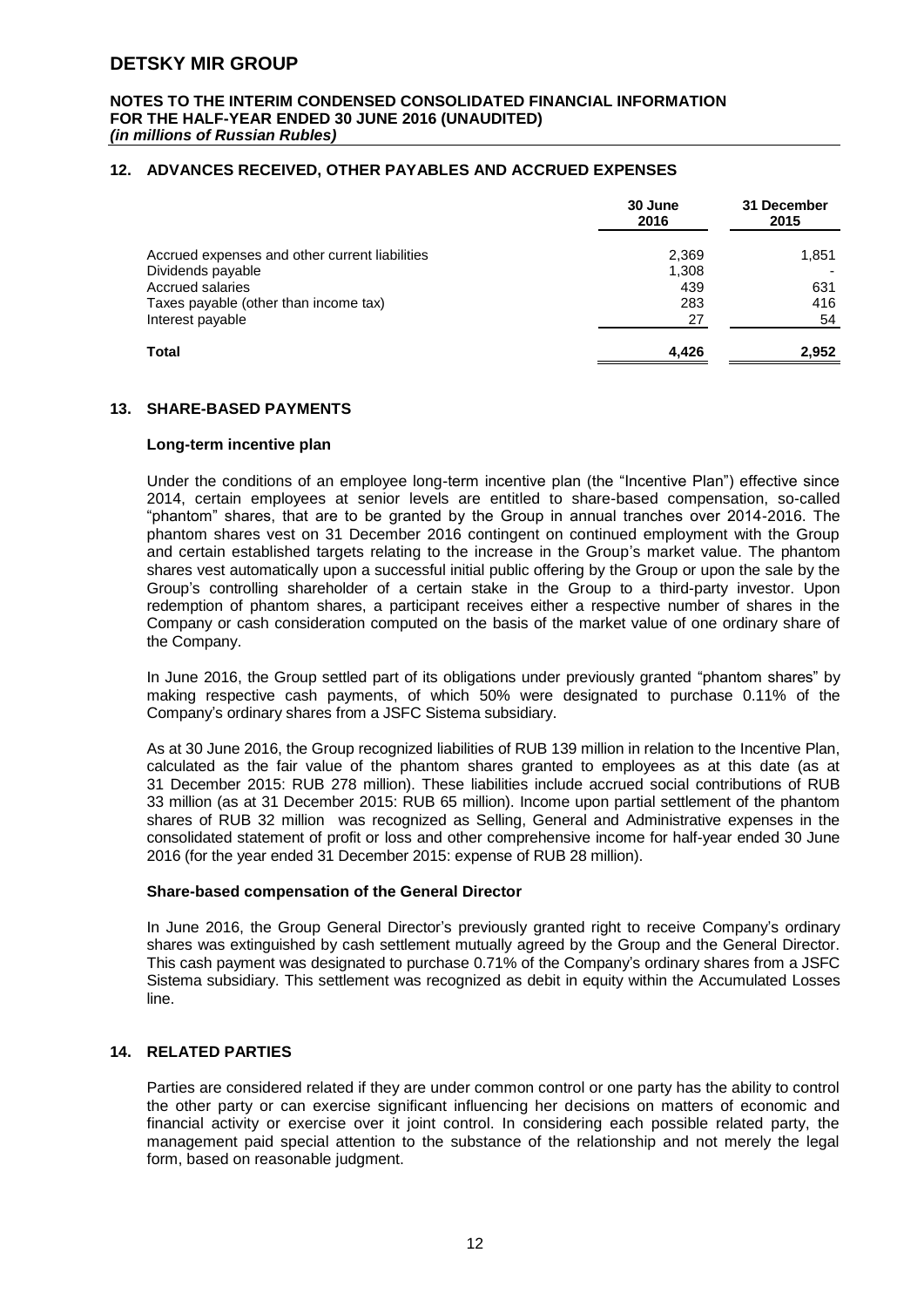#### **NOTES TO THE INTERIM CONDENSED CONSOLIDATED FINANCIAL INFORMATION FOR THE HALF-YEAR ENDED 30 JUNE 2016 (UNAUDITED)** *(in millions of Russian Rubles)*

Transactions with related parties may be on terms that are not always accessible to third parties. This table presents the list of transactions and balances in the calculation of the Group with subsidiaries of JSFC Sistema:

|                                | 30 June 2016 |             | 31 December 2015 |             |
|--------------------------------|--------------|-------------|------------------|-------------|
|                                | Assets       | Liabilities | <b>Assets</b>    | Liabilities |
| Payments with related parties  |              |             |                  |             |
| Bank deposits                  | 12           | ۰           | 11               |             |
| Other receivables/ (payables), |              |             |                  |             |
| other than dividends payable   | 16           | (115)       | 12               | (108)       |
| Loans issued/ (received)       | 1.024        |             | 5.807            |             |
| Dividends payable (in other    |              |             |                  |             |
| payables)                      |              | (1,308)     |                  |             |

Payments with related parties unsecured and will paid off in cash.

The Group's transactions with subsidiaries of Sistema for the half-year ended 30 June 2016 and 2015, as follows:

- Costs of rent and utilities: for the half-year ended 30 June 2016 and 2015, the Group incurred expenses on contracts with the company "Detsky Mir-Retail assets", a subsidiary of Sistema, in the amount of RUB 18 million and RUB 32 million, respectively.
- Communication costs: for the half-year ended 30 June 2016 and 2015, the Group incurred expenses under the agreement with MTS, a subsidiary of Sistema, in the amount of RUB 7 million and RUB 10 million, respectively.
- Advertising and marketing expenses: for the half-year ended 30 June 2016 and 2015, the Group incurred expenses on advertising and marketing under the contract with the company "PA-Maxima", an associate of AFK Sistema, in the amount of RUB 1 million and RUB 10 million, respectively. For the half-year ended 30 June 2016 and 2015, the Group also incurred expenses on advertising and marketing agreement with MTS, a subsidiary of Sistema, in the amount of RUB 24 million and RUB 35 million, respectively.
- Acquisition costs of fixed assets: for the half-year ended 30 June 2016 and 2015, the Group incurred expenses in connection with the acquisition of property, plant and equipment at CJSC NVision group, subsidiaries of Sistema, in the amount of RUB 11 million and RUB 10 million, respectively.
- The costs of organizing events: for the half-year ended 30 June 2016 and 2015, the Group incurred expenses under the agreement with Intourist subsidiary of AFK Sistema in the amount of RUB 17 million and nil, respectively.
- Interest income: for the half-year ended 30 June 2016 and 2015, the Group received interest income from affiliates of AFK Sistema in the amount of RUB 94 million and RUB 311 million, respectively.

#### **Remuneration of key management personnel of the Group**

During the half-year ended 30 June 2016 and 2015, directors of the Group and other members of key management personnel received remuneration in the amount of RUB 93 million and RUB 135 million, respectively.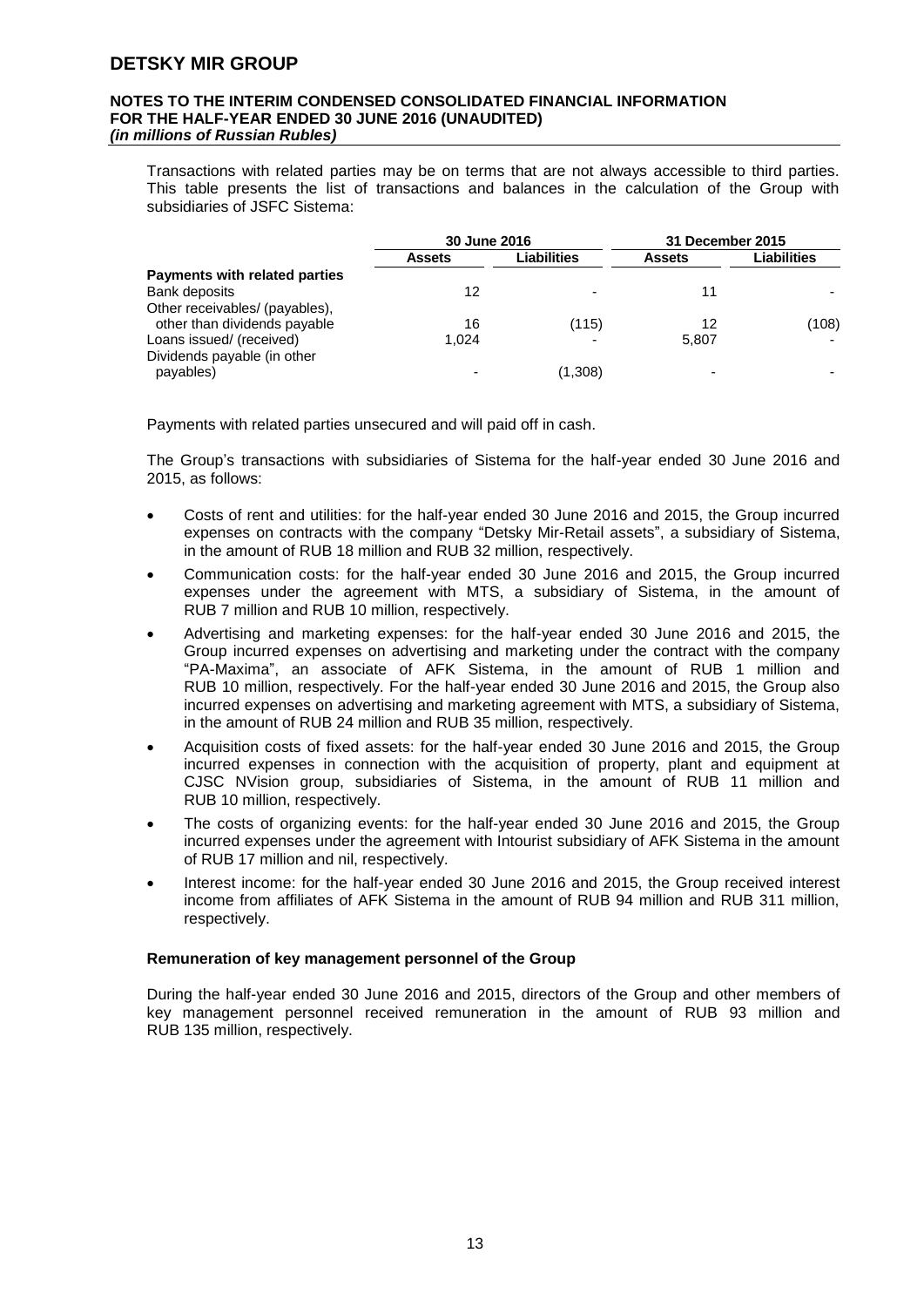#### **NOTES TO THE INTERIM CONDENSED CONSOLIDATED FINANCIAL INFORMATION FOR THE HALF-YEAR ENDED 30 JUNE 2016 (UNAUDITED)** *(in millions of Russian Rubles)*

#### **15. COMMITMENTS AND CONTINGENCIES**

#### **Operating leases**

The Group leases retail space through lease contracts which expire in various years through 2023. Although the store leases are generally long term, all of the store lease contracts contain provisions that enable the Group to cancel the lease provided the Group either pays a penalty, which typically consists of a payment equal to approximately two to three months rent or sends an advance notice to the lessor. At the same time, the contracts which are more economically beneficial to be continued by the Group rather than to be canceled, are classified as non-cancellable under IAS 17.

Future minimum rental payments (w/o VAT) under operating leases classified as non-cancellable for IAS 17 purposes, as at 30 June 2016 and 31 December 2015 are as follows:

|                                           | 30 June<br>2016 | 31 December<br>2015 |
|-------------------------------------------|-----------------|---------------------|
| During one year                           | 7,770           | 6.447               |
| More than one year, but more than 5 years | 37,358          | 32,806              |
| More than 5 years                         | 11.188          | 9,490               |
|                                           | 56,316          | 48,743              |

#### **Option agreements**

In December 2015, AFK "Sistema" sold 23.1% of the Company to the Russia-China Investment Fund ("RCIF") for a total consideration of RUB 9.75 billion. The Group has granted the buyer an option to put its stake in the Company at fair value in case of the non-occurrence of prescribed future events. The option is exercisable between 2021 and 2023. The Group concluded that this puttable instrument should be classified as equity instrument rather than a financial liability because the occurrence of these events is considered under the control of the Group and AFK "Sistema".

#### **Legal**

In the ordinary course of business, the Group may be a party to various legal and tax proceedings, and be subject to claims. In the opinion of management, the Group's liability, if any, in all pending litigation, other legal proceeding or other matters, will not have a material effect on the financial condition, results of operations or liquidity of the Group.

#### **Taxation**

Laws and regulations affecting businesses in the Russian Federation continue to change rapidly. These changes are characterized by different interpretations and arbitrary application by the authorities. Management's interpretation of such legislation as applied to the activity of the Group may be challenged by the relevant regional and federal authorities. The tax authorities in the Russian Federation frequently take an assertive position in their interpretation of the legislation and assessments and as a result, it is possible that transactions and activities may be challenged. As a result, significant additional taxes, penalties and interest may be assessed. Under certain circumstances reviews may cover longer periods. Where uncertainty exists, the Group has accrued tax liabilities as management's best estimate of the probable outflow of resources which will be required to settle such liabilities. Management believes that it has adequately provided for tax liabilities based on its interpretations of tax legislation. However, the relevant authorities may have differing interpretations, and the effects could be significant**.**